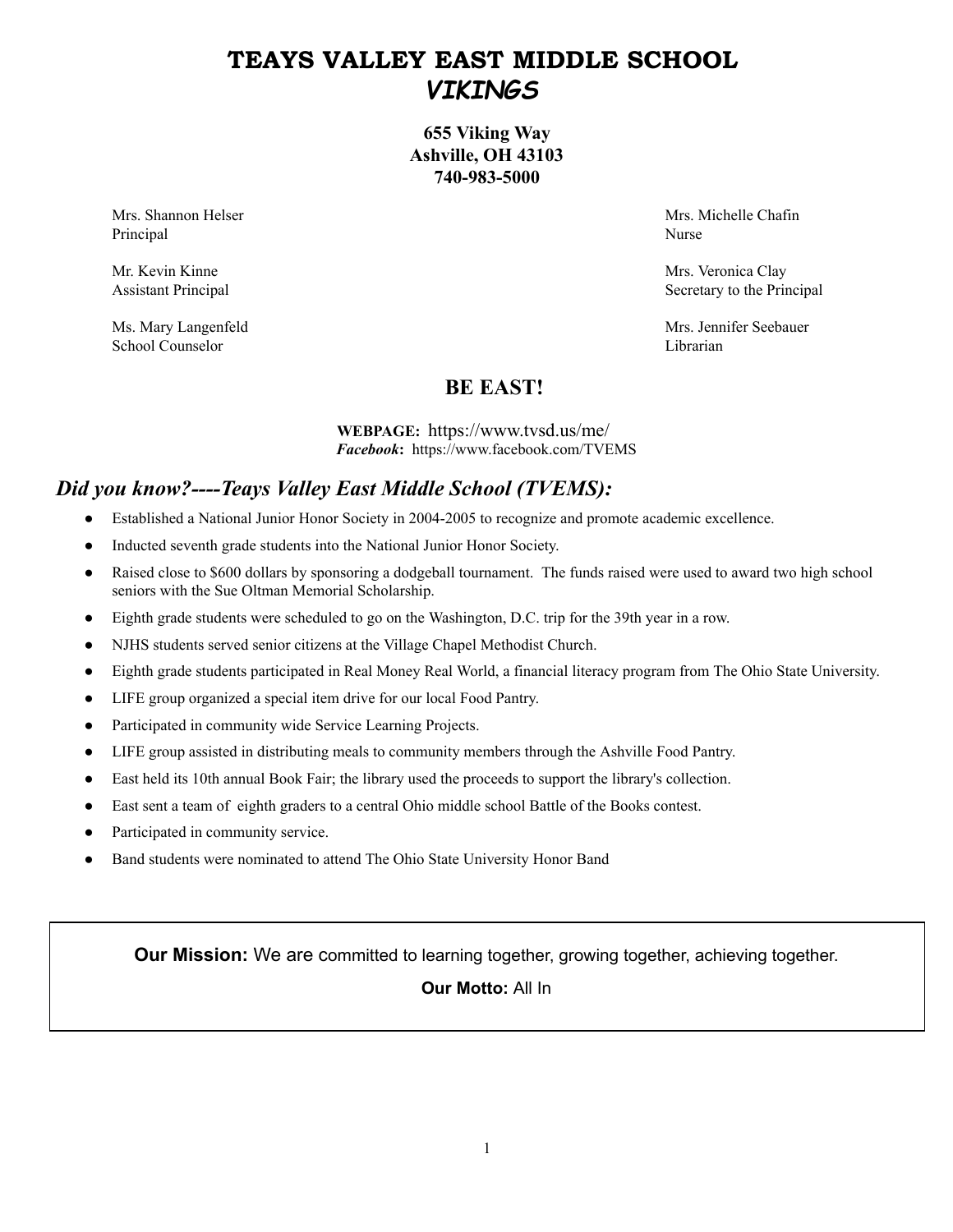# **Guiding Principles**

- 1. We must do what is best for students.
- 2. The safety and welfare for our students is our priority.
- 3. Relationships matter.
- 4. We can do more together than we can alone.
- 5. We are all leaders.
- 6. Excellent teachers are the foundation of quality instruction.
- 7. Teachers know their students.
- 8. Every student can surpass their current level of learning.
- 9. We will be accountable.

# Dear Students,

Welcome to the Teays Valley East Middle School! We believe TVEMS is a great place to learn and grow into a young adult. This year our staff has many fun and rewarding activities planned for our students. We will continue to work hard to reach all of our building goals in providing an excellent education for our students. East staff will work daily to integrate lessons, field trips, and events focused on developing a well-rounded middle school student. We will work with you, your family, and the community to provide a middle school experience that allows students to excel academically, developmentally, socially, and to contribute positively to society.

Our middle school facilities are available to support the needs of our students and the community. At East Middle School we will continue to work in teams. Students will have opportunities to participate in Band, Choir, Physical Education, Health, College and Career Connections, and Art. Students will receive daily intervention during Viking Intervention Period (VIP). Students will continue to have opportunities to participate in multiple extracurricular activities. TVEMS will provide students with a great middle school experience.

The key to academic success is working hard and accessing the resources offered to you by the school and the staff. You will find many new opportunities to use interactive technology and resources in a modern school building. You will also find our staff uses many tools in supporting student success and increasing communication between home and school. Students will continue to develop a solid work ethic, responsibility for themselves and their community, while having fun at the same time. Together, with the collaboration of staff, students, families and the community, we will continue to strive for excellence.

We look forward to working with you at Teays Valley East Middle School for the 2020-2021 school year! Mrs. Shannon Helser Principal

# **Positive Behavioral Interventions & Supports (PBIS)**

TVEMS has instituted a PBIS plan. This plan incorporates school wide expectations for all students as well as rewards and consequences for student behavior. The plan centers around our 5 Pillars: Respect, Responsibility, Honesty, Teamwork, & Motivation. At the beginning of the school year, students will be taught these expectations and they will be reviewed as needed. Students will be rewarded for positive behaviors in several ways, such as:

**Viking Vouchers** – students are entered into a weekly drawing for going above and beyond in one of the 5 Pillars. A postcard detailing the students' positive actions is mailed home after the drawing is held.

**Student of The Interim/Quarter –** Students from each grade level who meet each of the 5 pillars are recognized at the end of each interim and full grading period.

**Banner Contest –** Grade levels compete to have the best grades, attendance, and behavior. The winning grade level receives a reward. **School Dances** – Monthly dances are held for students exhibiting positive behavior.

Students will be taught and know the expectations in each of the locations listed in the matrix below. These expectations will also be posted throughout the school. Consistent and fair consequences will be administered as well as frequent rewards. Consequences include but are not limited to: warnings, parent phone calls, lunch detentions, after school detentions, In School Restriction, Out of School Suspension, and Expulsion.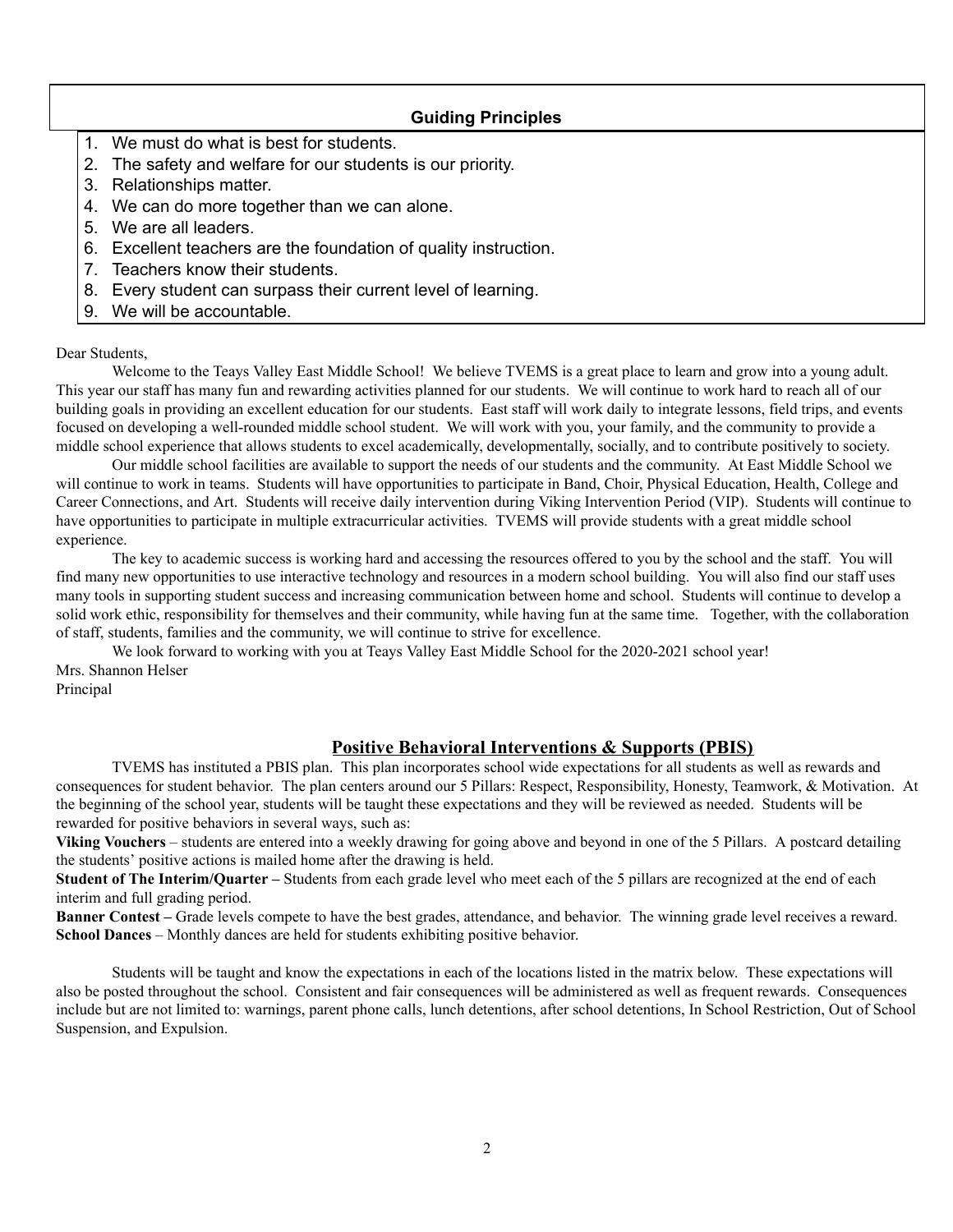|  |  |  |  |  | <b>Teays Valley East Middle School Behavior Matrix</b> |  |
|--|--|--|--|--|--------------------------------------------------------|--|
|--|--|--|--|--|--------------------------------------------------------|--|

|                   | <b>Classroom/Library/Study Hall</b>                                                                                                                                                                | Cafeteria                                                                        | <b>Hallway</b>                                                                                                 | <b>Restrooms</b>                                                                                       |
|-------------------|----------------------------------------------------------------------------------------------------------------------------------------------------------------------------------------------------|----------------------------------------------------------------------------------|----------------------------------------------------------------------------------------------------------------|--------------------------------------------------------------------------------------------------------|
| <b>Respect</b>    | - Accept differences<br>- Speak kindly to and about others<br>- Listen to others<br>- Keep body and objects to self<br>- Treat computers with respect<br>- Use only teacher directed websites      | - Use appropriate voice<br>levels<br>- Engage in<br>appropriate<br>conversations | - Respect posters and<br>displays<br>- Use appropriate<br>voice levels<br>- Keep hands and feet<br>to yourself | - Keep it clean<br>- Use restroom quickly and<br>quietly                                               |
| Responsible       | - Be prompt<br>- Keep agenda book up to date<br>- Accept consequences<br>- Bring needed materials ready to<br>class<br>- Follow direction and procedures<br>the first time<br>- Remember passwords | - Ask permission to<br>leave your seat<br>- Accept consequences                  | - Walk instead of run<br>- Accept<br>consequences<br>- Be in class on time                                     | - Flush toilet after use<br>- Accept consequences                                                      |
| <b>Honesty</b>    | - Do your own work<br>- Report inappropriate behavior<br>- Report damaged computer<br>equipment                                                                                                    | - Report inappropriate<br>behavior                                               | - Report<br>inappropriate<br>behavior                                                                          | - Report inappropriate<br>behavior<br>- Use closest restroom<br>- Wash hands after use                 |
| <b>Teamwork</b>   | - Contribute equally<br>- Pick up after yourself and others                                                                                                                                        | - Pick up after yourself<br>and others<br>- Sit by those sitting<br>alone        | - Pick up after<br>yourself and others<br>- Be aware of classes<br>in progress                                 | - Pick up after yourself and<br>others<br>- Report shortages of paper<br>towels, soap, or toilet paper |
| <b>Motivation</b> | - Do your best<br>- Complete assignments on time<br>- Be an active participant; ask<br>questions and seek help<br>- Challenge yourself<br>- BE EAST!                                               | - BE EAST!                                                                       | - BE EAST!                                                                                                     | - BE EAST!                                                                                             |

# **Teays Valley East Middle School Discipline/Referral Levels**

| <b>Level 1</b><br><b>Incidental Violations</b><br>(Non-Referred/Non-Reco<br>rded)                                                                                                                                                                                                                                                                                                                    | <b>Level 2</b><br><b>Minor Violations</b><br>(Non-Referred/Recorded)                                                                                                                                                                                                                                                                                                                                    | <b>Level 3</b><br><b>Major Violations</b><br>(Referred/Recorded)                                                                                                                                                                                                                                                                                                                                                                                                                                                                                                                                                                                                                                                                                                                                                                                            | <b>Level 4</b><br><b>Illegal Violations</b><br>(Referred/Recorded)                                                                                                                                                                                                                                                                                                                                   |
|------------------------------------------------------------------------------------------------------------------------------------------------------------------------------------------------------------------------------------------------------------------------------------------------------------------------------------------------------------------------------------------------------|---------------------------------------------------------------------------------------------------------------------------------------------------------------------------------------------------------------------------------------------------------------------------------------------------------------------------------------------------------------------------------------------------------|-------------------------------------------------------------------------------------------------------------------------------------------------------------------------------------------------------------------------------------------------------------------------------------------------------------------------------------------------------------------------------------------------------------------------------------------------------------------------------------------------------------------------------------------------------------------------------------------------------------------------------------------------------------------------------------------------------------------------------------------------------------------------------------------------------------------------------------------------------------|------------------------------------------------------------------------------------------------------------------------------------------------------------------------------------------------------------------------------------------------------------------------------------------------------------------------------------------------------------------------------------------------------|
| Talking w/o<br>$\bullet$<br>permission<br>Making<br>$\bullet$<br>distracting<br>noises<br>Acting against<br>$\bullet$<br>classroom rules<br><b>Breaking</b><br>$\bullet$<br>cafeteria rules<br>Mild horseplay<br>$\bullet$<br>Yelling/Loud<br>$\bullet$<br>voices in<br>hallway<br>Dress code<br>violation (1st)<br>Not having<br>$\bullet$<br>class materials<br>(1st)<br>Minor language<br>offense | Dress code violation<br>(2nd)<br>Inappropriate<br>bathroom behavior<br>Tardy<br>Horseplay<br>Minor lying<br>Cell phone use (1st)<br>Third Level 1 Offense<br>Not having class<br>materials $(2+)$<br>Intermediate language<br>offense<br>Minor cheating<br>(providing or taking)<br>answers)<br>Minor plagiarism<br>(digital or written)<br>Minor forgery<br>(signatures)<br>Internet misuse<br>(minor) | Major language offense<br>$\bullet$<br>Inappropriate gestures<br>Major lying<br>$\bullet$<br>Major cheating (providing or taking<br>$\bullet$<br>answers)<br>Major plagiarism (digital or written)<br>$\bullet$<br>Major forgery (signatures)<br>$\bullet$<br>Dress code violation $(3+)$<br>$\bullet$<br>Bullying (any form)<br>$\bullet$<br>Skipping class or leaving school campus<br>$\bullet$<br>Disrespect, overt defiance or<br>$\bullet$<br>insubordination<br>General property damage or vandalism<br>$\bullet$<br>Theft (minor)<br>$\bullet$<br>Internet misuse (major)<br>$\bullet$<br>Cell phone use $(2+)$<br>$\bullet$<br>Making reference in conversation,<br>$\bullet$<br>writing or pictures, to weapons, violence<br>or drugs/alcohol<br>Second or Third Level 2 Offense<br>$\bullet$<br>(Consider Time Frame, Frequency and<br>Severity) | Possession/Use of drugs<br>Possession/Use of<br>alcohol<br>Possession/Use of<br>tobacco<br>Possession of weapons<br>on school grounds<br>Truancy<br>Arson<br>Bomb threat<br>Extreme property<br>damage or vandalism<br>Possession of<br>combustibles<br>Possession of<br>flammables<br>Assault<br>Fighting<br>Posting/Sharing of<br>inappropriate or obscene<br>material (any form)<br>Theft (major) |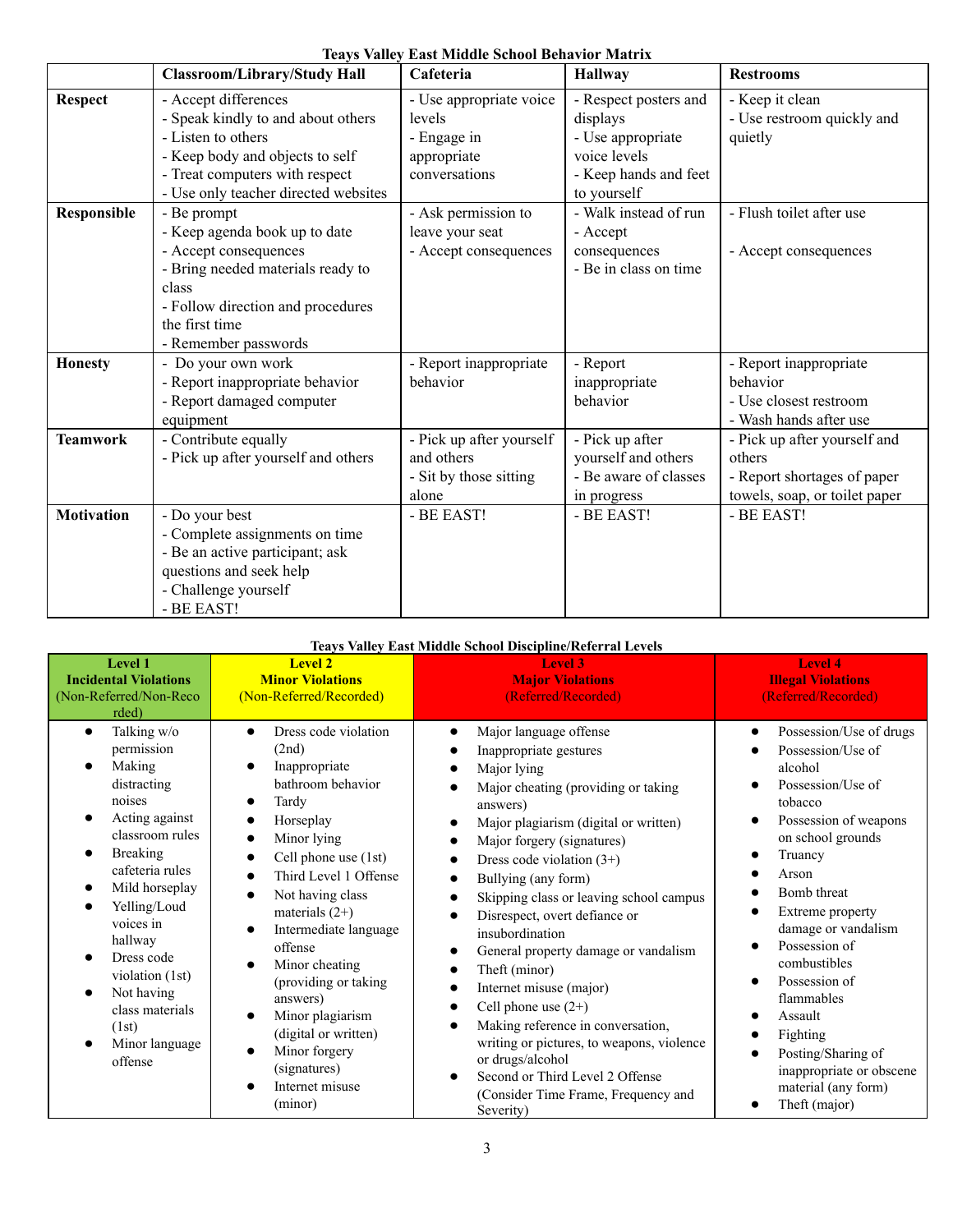# **Teays Valley East Middle School Discipline Process**

|                               | <b>Level 1</b><br><b>Incidental Violations</b>                                                                                                                                        | <b>Level 2</b><br><b>Minor Violations</b>                                                                                                                                                                                       | Level 3<br><b>Major Violations</b>                                                                                                                                                               | Level 4<br><b>Illegal Violations</b>                                                                                                                                 |
|-------------------------------|---------------------------------------------------------------------------------------------------------------------------------------------------------------------------------------|---------------------------------------------------------------------------------------------------------------------------------------------------------------------------------------------------------------------------------|--------------------------------------------------------------------------------------------------------------------------------------------------------------------------------------------------|----------------------------------------------------------------------------------------------------------------------------------------------------------------------|
| Addressing<br>the<br>Behavior | <b>Teacher-Handled</b><br>The teacher addresses the behavior using<br>classroom management strategies.                                                                                | Teacher-Handled<br>The teacher addresses the behavior using<br>logical consequences (team meeting, after<br>school detention, etc.)                                                                                             | <b>Office-Managed</b><br>Send the student to<br>the office where the<br>principal will address<br>the behavior.                                                                                  | <b>Office-Managed</b><br>Send the student to<br>the office where the<br>principal will address<br>the behavior.                                                      |
| Forms                         | <b>Green Form</b><br>A green form is available to informally<br>track behavior, or to communicate issue<br>with other staff. Also, use of checkbook<br>debits is optional by teacher. | <b>Yellow Form</b><br>Hold a team meeting with student and fill<br>out a yellow form, that is signed by teacher<br>and student. Form will be mailed home to<br>parent. Also, use of checkbook debits is<br>optional by teacher. | <b>Red Form</b><br>Send a red form with<br>as much information<br>as possible to the<br>office with the<br>student.<br>The principal will<br>finish filling out the<br>form and send it<br>home. | <b>Red Form</b><br>Contact office and<br>send student to office<br>immediately.<br>The principal will fill<br>out the form, contact<br>parent and send form<br>home. |

 $\checkmark$  6<sup>th</sup> and 7<sup>th</sup> grade teachers will use the checkbook system for monitoring Level 1 and Level 2 behaviors.

✓ 8th grade will use a separate system to monitor student behaviors.

# **MIDDLE SCHOOL BUS/TRANSPORTATION RULES 2020-2021**

The board furnishes transportation in compliance with Ohio law. This fact does not relieve parents of students from the responsibility of supervision until such time as the student boards the bus and after the student leaves the bus at the end of a school day. Students on the bus are under the authority of, and directly responsible to, the bus driver. The driver has the authority to enforce the established regulations for bus conduct. Disorderly conduct or refusal to submit to authority of the driver is sufficient reason for refusing transportation service to any student. The following regulations regarding student transportation are listed so that students and parents are aware of what is expected of each student while being transported.

1. Students will be allotted one designated location for AM pickup and one designated location for PM drop off (same stop every morning, same stop every afternoon). If using an alternate location other than the nearest bus stop to home address the alternate location must be within the boundary of the school the student attends and have an already existing stop. All students must ride their assigned bus from their assigned stop to and from school. There will be NO bus passes. Students CANNOT ride another bus with friends. Riding another bus is only permitted in emergency situations.

# \*If there is a shared parenting agreement requiring additional pickup/drop off locations. Please see information in the Transportation section of your OneView account.

2. Parents are responsible for the safety of students while going to and from pick-up point of safety and for meeting the bus on time.

3. All students must be at their designated stop five (5) minutes prior to the scheduled arrival time

4. Students may cross only in front of the bus at approximately ten feet when necessary.

Drivers will provide direction to students when it is safe to proceed in crossing.

5. Students will be assigned a bus seat by the driver to maintain order and for evacuation purposes. Students are expected to sit in their assigned seats facing forward.

6. Noise on a bus shall be kept to a minimum at all times to assure the safety of all students and the bus driver. Electronic devices including, but not limited to cell phones will be allowed by bus drivers as long as: No sounds, games/ringer/text tones. If listening to music, must use one earbud only, the student must still be able to take instructions from the driver. No flash or distracting lights, the driver must not be distracted. Students themselves must not be distracted by these items and conduct their responsibilities of getting on and off the bus, to and from their place of safety.

7. Absolute quiet must be maintained at railroad crossings or other dangerous areas.

8. The aisle of the school bus must be kept free of objects that could obstruct an emergency evacuation. All items being transported must fit on the students lap.

9. Students will NOT be permitted to use the emergency exit door except for an actual emergency or a designated emergency drill.

10. Students are NOT permitted to eat, drink or chew gum on the bus.

11. Objects are NOT to be thrown in, around, or out of the bus. Students should keep hands, heads, books, and other objects inside the bus, never outside the windows.

12. Profanity, obscene gestures, fighting, roughhousing or harassment WILL NOT be tolerated on the school bus.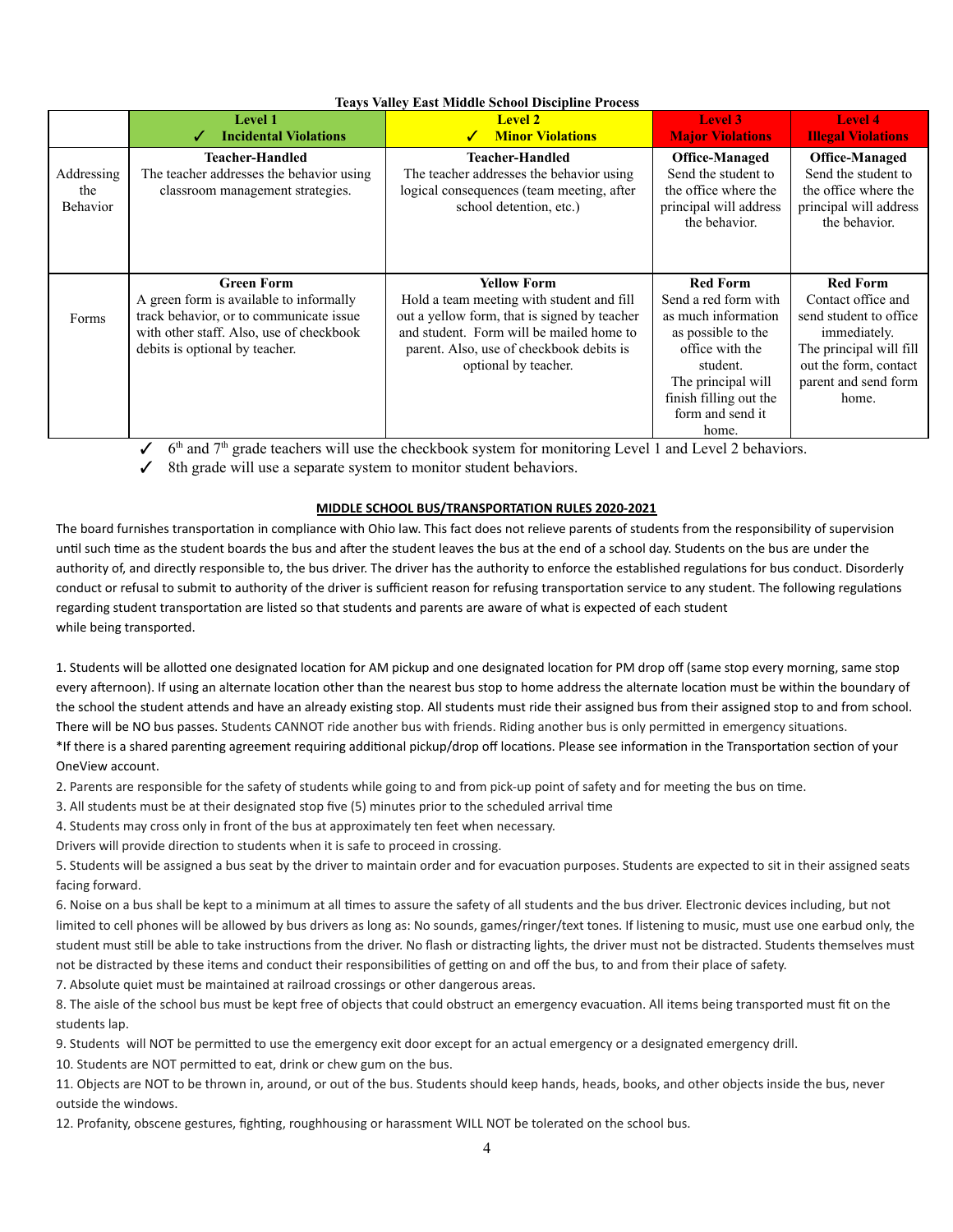13. Students are prohibited from bringing any potentially hazardous items including flammable or hazardous chemicals, drugs, alcohol, tobacco,

animals, insects, or weapons of any kind, including sharp or breakable items such as glass, knives and jagged metal.

14. Parents will be held responsible for any damage to a bus by their child.

This includes damages to bus seats.

15. All school buses are equipped with safety and security cameras. Video and audio recordings will be viewed (by school officials only) to investigate incidents reported by a bus driver, administrator, students or other persons. It is our hope that these cameras will help improve our students safety and security while riding the school bus.

16. If a student does not ride the bus six (6) consecutive days (without notice of vacation or illness) the student will be removed from the route. If you desire to resume riding you must call the transportation office @ 740-983-5000 ext: 10100. Please allow 24-48 hours for your student to be placed back on the route.

#### **SCHOOL DAY SUPERVISION**

Students are not permitted to enter the school until 7:00 am. School begins at 7:31 am and dismisses at 2:25 p.m. Any pupil coming before or remaining after school must be under supervision of the teacher or coach.

## **SCHOOL CALENDAR FOR 2019-2020**

#### **August**

12 First Day of School For Students

#### **September**

- 7 No School Labor Day
- 15 Parent/Teacher Conferences 4-7 PM
- 24 Parent/Teacher Conferences 4-7 PM

# **October**

- 16 End of  $1<sup>st</sup>$  grading period
- 19 No School Teacher Work Day
- 20-23 No School

# **November**

25-27 No School - Thanksgiving Break

#### **December**

- 18 End of  $2<sup>nd</sup>$  grading period
- 21 No School Winter Break
- (Dec. 21 Jan. 4)

If your parents have questions regarding your school progress, they should contact the school.

Semester grades for all students will be calculated by averaging the two (2) nine-week grades. The final grade for all students will be the average of the four (4) nine-week grades.

|      | <b>GRADING SCALE POINT SYSTEM</b> |                 |
|------|-----------------------------------|-----------------|
| ---- |                                   | <b>DOM: 100</b> |

| <b>GRADE</b> | <b>POINT</b> | <b>GRADE</b> | <b>POINT</b> |
|--------------|--------------|--------------|--------------|
|              | <b>VALUE</b> |              | <b>VALUE</b> |
| A            | 4.0          | $C-$         | 1.66         |
| $A-$         | 3.66         | $D+$         | 1.33         |
| $B+$         | 3.33         | D            | 1.0          |
| B            | 3.0          | $D-$         | .66          |
| <b>B-</b>    | 2.66         | $F+$         | .33          |
| $C+$         | 2.33         | F            |              |
| $\subset$    | 2.0          |              |              |

# **GRADING SCALE**

### **January**

| $1 - 4$         | No School                                           |
|-----------------|-----------------------------------------------------|
| 5               | Students Return To School                           |
| 18              | No School (Martin Luther King Jr. Day)              |
| <b>February</b> |                                                     |
| 4               | Parent/Teacher Conferences 4-7 PM                   |
| 11              | Early Release: Parent/Teacher Conferences 1-4 PM    |
| 15              | No School (President's Day)                         |
| March           |                                                     |
| 12              | End of $3rd$ grading period                         |
| 29              | No School – Spring Break (Mar. 29-April 5)          |
| April           |                                                     |
| 6               | Students Return                                     |
| May             |                                                     |
| 26              | Last Day for Students – End of $4th$ grading period |
| 27              | Teacher Work Day                                    |
|                 | <b>GRADE CARDS</b>                                  |

Parents are notified of your school performance every nine (9) weeks. In addition, parents may check grades through Schoology as needed. We encourage parents to be involved in their child's schoolwork. Students should discuss the report card with their parents and teachers.

The following grading scale has been adopted by the Teays Valley Board of Education.

| $93-100$ A | 80-82 B-   | $67-69$ D+ |  |
|------------|------------|------------|--|
| $90-92$ A- | $77-79$ C+ | $63-66$ D  |  |
| $87-89$ B+ | 73-76 C    | $60-62$ D- |  |
| 83-86 B    | $70-72$ C- | $0-59$ F   |  |

# **WHAT TO DO IF.....**

- You are tardy to school in the morning or late to school during the day – Report to the office and obtain a pass to class.
- You know you need to be absent for an extended period of time Have your parent's clear needed absences with the building administrator as early as possible. Request a vacation form, complete, and return to the office before you leave on vacation.
- You become ill or need to leave the building during the school day Report to the office; permission must be obtained from parents before leaving. When you leave the building, your parents must sign you out in the office.
- You are injured at school Seek a staff member for assistance or report to the office. Be sure an accident report is filled out.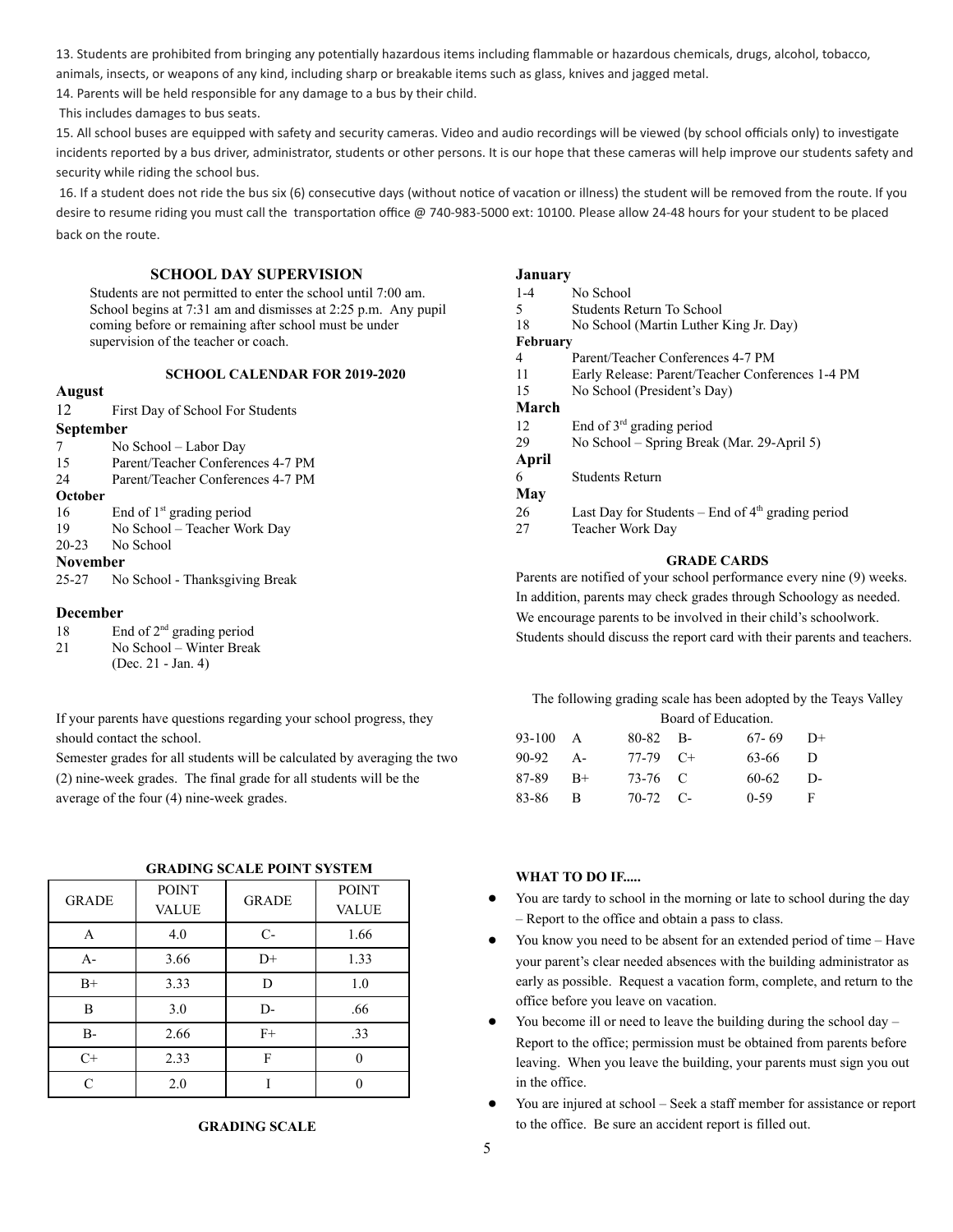- You need to see the school counselor Go to the guidance counselor and make an appointment before school, at lunch, after school, or during study hall. Should an emergency occur that necessitates you seeing the counselor immediately, report to the office and request to see the counselor.
- You lose personal property Check first with your teachers, then our custodian in lost and found, and then report the loss to the office.
- You cannot get your locker open Ask your teacher for help. Do not kick or abuse lockers.

# **Index**

- You want to invite a friend to visit school DO NOT DO IT.
- You are detained by a teacher or administrator Obtain a pass to admit you to your next class.
- You are suspended You are not allowed on school property or to attend school activities.

|                                           | Page | Lockdowns                            | 13 |
|-------------------------------------------|------|--------------------------------------|----|
| After School Detention                    | 7    | Lockers                              | 13 |
| Attendance/Tardy Policy                   | 7    | Loitering/Unauthorized Areas         | 13 |
| Assemblies                                | 8    | Long-Term Projects                   | 13 |
| <b>Block Meetings</b>                     | 8    | Make-Up Work                         | 13 |
| Book Bags/Backpacks                       | 8    | Medication                           | 14 |
| Cafeteria                                 | 8    | Middle School Courses                | 14 |
| Cameras                                   | 9    | National Junior Honor Society        | 14 |
| Cell Phones                               | 9    | Non-Educational Items                | 14 |
| Child Abuse Reports                       | 9    | Obscene Material                     | 14 |
| Child Custody/Divorced Parents            | 9    | Out-of-School Suspension             | 14 |
| Chromebooks                               | 9    | Parent/Guardian Educational Neglect  | 14 |
| Computer/Online Services                  | 9    | Parent-Teacher Conference            | 14 |
| <b>Counseling Dept</b>                    | 10   | Pay to Participate Policy            | 14 |
| Cyber Image policy                        | 10   | Personal Responsibilities            | 15 |
| Dances                                    | 10   | Physical Assault                     | 15 |
| Deception/With Holding Information        | 10   | Physical Confrontations              | 15 |
| Dress Code and Appearance                 | 10   | Physical Education                   | 15 |
| Drugs and Alcohol                         | 11   | <b>PBIS</b>                          | 15 |
| E-Readers                                 | 11   | Promotion Policy                     | 15 |
| Emergency Info Concerning School Closings | 11   | Public Display of Affection (PDA)    | 15 |
| Intimidation                              | 11   | Reckless Behavior/Negligent          | 15 |
| <b>Extracurricular Activities</b>         | 11   | Respect for Equipment and Facilities | 15 |
| Extortion                                 | 11   | Schoology                            | 15 |
| False Alarms                              | 11   | School Code of Conduct               | 15 |
| Fees                                      | 11   | Search and Seizure                   | 15 |
| Field Trips                               | 11   | Selling or Buying                    | 16 |
| <b>Safety Drills</b>                      | 11   | <b>Sexual Harassment</b>             | 16 |
| Food, Pop, and Candy                      | 11   | Signs/Advertising                    | 16 |
| Friday School                             | 11   | Sportsmanship                        | 16 |
| Funding Raising/Selling in School         | 11   | Stealing                             | 16 |
| Gambling                                  | 12   | <b>Student Eligibility</b>           | 16 |
| Hall Conduct                              | 11   | Study Hall Conduct                   | 16 |
| Harassment/Verbal Harassment              | 12   | Technology: Improper Use of          | 17 |
| Hazing                                    | 12   | Telephone                            | 17 |
| Honesty in Your Work                      | 12   | Textbooks                            | 17 |
| Homework                                  | 12   | Threat/Coercion                      | 17 |
| Honors Classes                            | 12   | Tobacco/Fire Devices                 | 17 |
| Honor Roll                                | 12   | Tornado Drills                       | 17 |
| Indecent/Lewd Behavior                    | 12   | Transportation                       | 17 |
| In-School Restriction                     | 12   | Vacations                            | 17 |
| Insubordination/Disrespect                | 13   | Vending Machines                     | 17 |
| Intimidation/Aggressive Behavior          | 13   | <b>Visitors</b>                      | 17 |
| Leaving School During School Time         | 13   | Weapons                              | 17 |
| Litter                                    | 13   |                                      |    |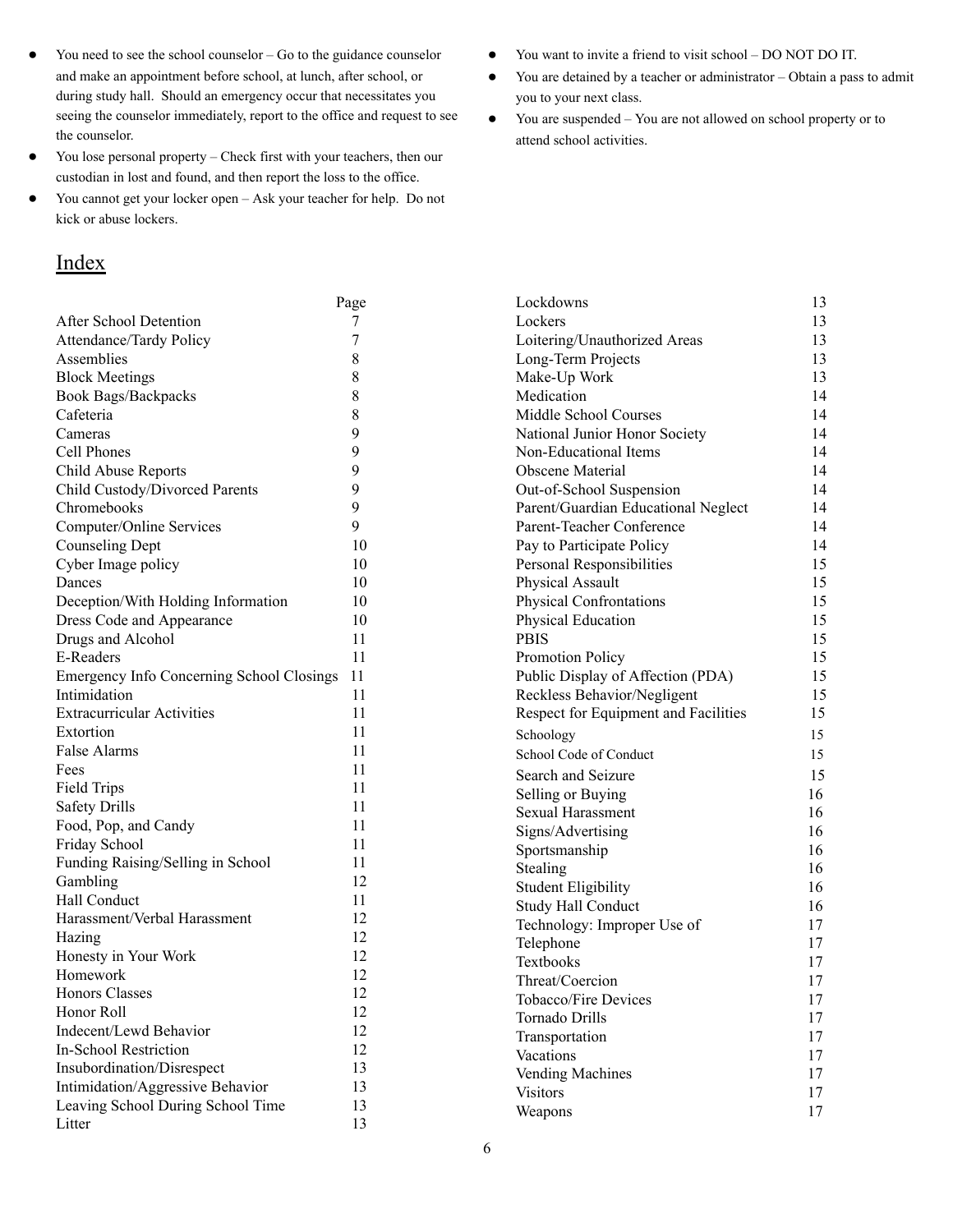# **AFTER SCHOOL DETENTION**

An individual classroom teacher or administrator may assign an after-school detention. After-school detention is held in a designated classroom from 2:30 until 3:30 p.m. Detention, as a means of disciplinary action, gives the student the opportunity to correct behavior and improve skills before other administrative intervention is necessary. The detention will be supervised by a classroom teacher. Parents receive written notification of a detention, and attendance is required for any student who is assigned. Failure to attend will result in disciplinary action under the Student Code of Conduct. Transportation is the responsibility of the parent/guardian.

# **ATTENDANCE/TARDY**

Regular and punctual attendance is expected. The middle school student is of an age that he/she needs to understand the important concepts of attendance and punctuality. Good school attendance helps prepare the teenager for good attendance requirements in adulthood. There is a relationship between attendance, grades, citizenship and success in school. Frequent absences disrupt the learning experience and continuity needed in the instructional process. Parents, students, teachers and administrators should do everything possible to ensure good student attendance.

# **A. Monitoring Attendance**

All students are expected to be in the building on time and be in school a full day that is reported as 6.5 hours. Student attendance is monitored on the minute and absences will be documented accordingly. The following criteria will determine how an attendance issue is documented during a day.

1. **Tardy:** Arriving to school up to 8:00 AM

2. **Hourly Absence: A**fter 7:31 AM a student will be considered absent for the specific minutes not in attendance based on the time entering or leaving.

All absences must have a parent note or some form of medical/court documentation with specified times and dates to excuse an absence.

Students who are involved in after school activities must be in attendance for a minimum of a half-day, or a minimum of four regular class periods. The only exception would be if a student provides medical/legal documentation that mandates an absence from school.

# **B. Reporting Daily Absences**

- 1. The parent or guardian of each student should notify the attendance office between 7:00-9:00 AM for each student's absence **(740) 983-5000.**
- 2. Students whose parents have notified the office on the day of an absence will need to provide a written medical or legal documentation to the office upon their return.
- 3. Up to 32.5 hours (5 days) of absence can be excused when a parent contact is made for student absences of any reason. A student who has accumulated more than 32.5 hours of excused absences without a medical/legal written excuse will be considered unexcused even with a parent contact. Any student with more than 32.5 hours of absence will be

required to provide medical/legal documentation for the absence to be excused.

4. It is the responsibility of students, parents and school officials to be certain children are in school. **A student will be held accountable for following proper attendance and reporting procedures during the school day.**

# **C. Check In / Check Out Procedures**

- 1. All students are required to report to the office if they arrive to school after the official start of the school day. Students must sign in and receive an official pass from an office employee.
- 2. Students must provide medical or legal documentation to excuse them from missing part of the scheduled school day. If a student reports late without legitimate documentation they are considered unexcused.
- 3. Checking students out of school early should be kept to a minimum and this should be limited to medical appointments or court appointments or leaving due to illness. Documentation from a medical professional or court official must accompany all students in order for any absence to be considered excused.
- 4. Any student with some form of early dismissal must report to the main office to sign-out before leaving the building. Failure to follow policy will result in disciplinary action.

# **D. Tardy to School**

Each student is expected to arrive to school and to each class on time.

- 1. Students who arrive to school after 7:31 AM are tardy and must report to the office.
- 2. Students who arrive to class after the tardy bell rings are considered tardy, unless accompanied by a written pass from a teacher or administrator.
- $\frac{3}{2}$ . A student who is tardy to school and/or first period will be monitored by the office. Disciplinary measures will be taken to ensure students understand the importance of being prompt. **All tardies** accumulated will be monitored on a 9-week basis, however, the time missed will still impact daily attendance.

| <b>Violation</b> | <b>Disciplinary Action</b>   |
|------------------|------------------------------|
| $3rd$ tardy      | Lunch Detention              |
| $6th$ tardy      | After School Detention       |
| $9th$ or more    | Friday School, loss of extra |
|                  | privileges, etc.             |

# **E**. **Absence is excused when:**

- 1. A note from a medical or legal professional is turned into the office following an absence.
- 2. There is a death in the family, with documentation.

# **F. Absence is unexcused/truant when:**

- 1. The administration deems it as an unexcused absence.
- 2. A student leaves the building without permission.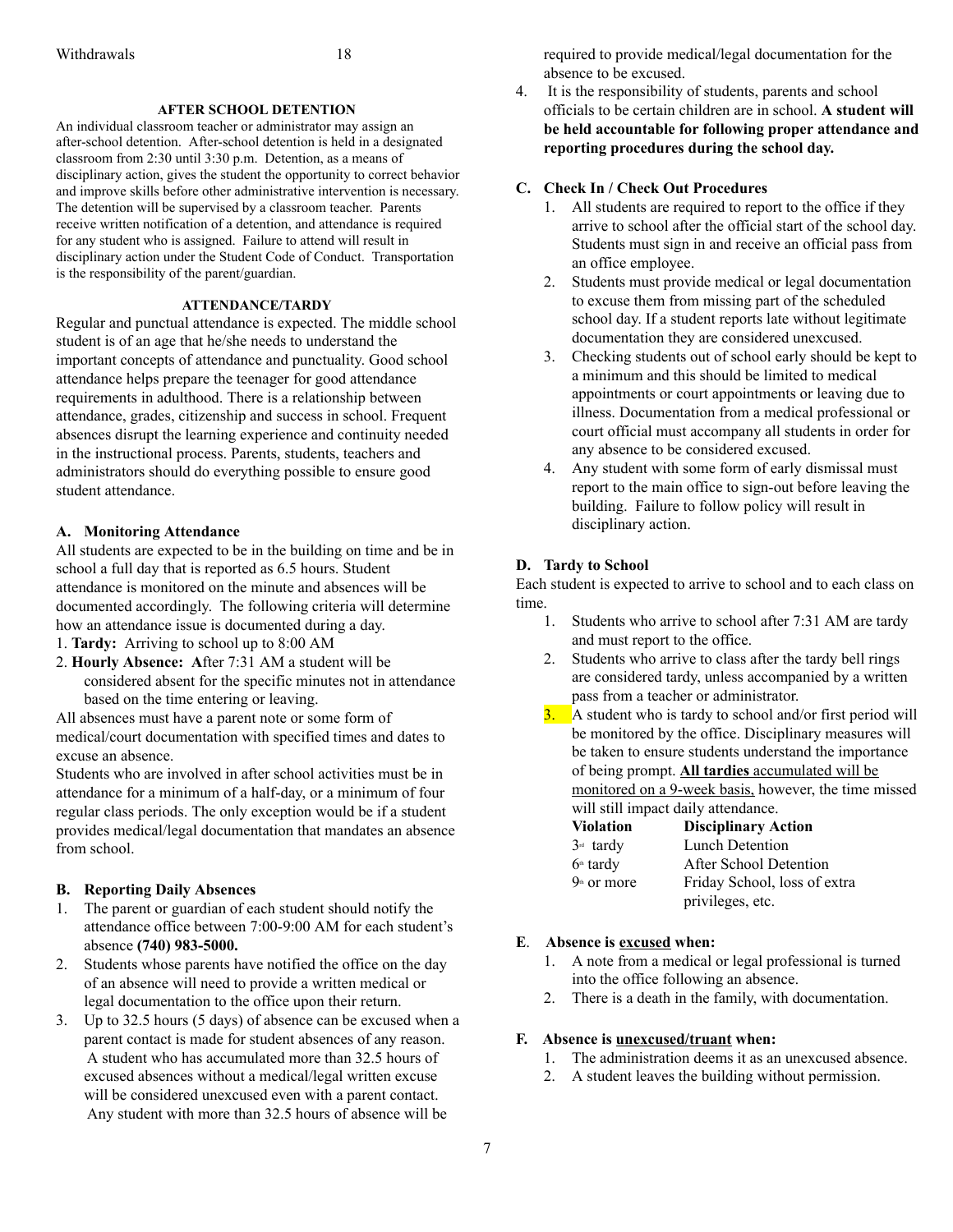- 3. A student fails to supply the office with written permission of the absences **within 24 hours** of the absence.
- 4. A student fails to provide medical documentation after an extended absence.

# **G. Other Forms of Absence and Related Attendance Issues**

- 1. **Vacation**: It is the belief of the faculty and administration that families should schedule vacations during school breaks and summer. If a vacation would occur during school, it is recommended that parents contact a building administrator to discuss the attendance and academic status of their child prior to a vacation. Parents should remember that an absence due to vacation will be counted towards the student's total number of hours absent.
- 2. **Suspension (OSS):** Suspended students are not permitted on school grounds or permitted to attend school related functions during the length of the suspension.
- 3. **Emergency Removal (ER):** The administration has the right to remove a student from the building or school grounds anytime it is believed that a student is unable to properly function in the educational setting provided.
- 4. **In School Restriction (ISR):** Students are considered present to school however, they will be placed in an alternate setting to be supervised for a set number of days determined by the administration.

# **H. Make Up Work and Privileges**

It is the student's responsibility to obtain the work he/she may have missed during **an absence of any kind**.

Upon return to a class, the first priority a student must have is to follow the established procedure to obtain the work, or talk with the teacher about missing work. Failure to complete the work in the allotted time may change the grade from an "I" to an "F" If a student has **an excused absence** when an assignment is given, a new due date for the missing assignment will be equivalent to the number of days the student is excused from class or school

# **I. Student Attendance Letters/Attendance Intervention Plan - HB 410 Requirements**

A. School attendance officer will notify a child's parent, guardian, or custodian if a child is absent *with or without* legitimate excuse for 38 or more hours in one school month, or 65 hours in one school year. This notice will be made in writing and will include a truancy intervention plan.

B. A student who is habitually truant (30 or more consecutive hours, 42 or more hours in one school month, or 72 or more hours in a school year without legitimate excuse) will be assigned to the absence intervention team. This team will develop an intervention plan in order to reduce or eliminate

future absences. Parents are required to be a part of the attendance intervention team.

Attendance office is required to file a complaint with the juvenile court no later than 61 days after the implementation of the plan if the student fails to comply with the plan.

# **ASSEMBLIES**

At various times during the year the school will conduct assemblies. These assemblies are special activities held during the school day to educate as well as foster student interest and involvement. They are chosen to enrich units of study or provide positive motivational messages. Whether guests are present or not, each student is personally responsible for the impression made by the school as a whole. Unacceptable conduct would include whistling, uncalled-for clapping, boisterousness, and talking during a program. Improper behavior may result in removal from current and future assemblies. Prior to a general assembly, students are to report to their classroom. Textbooks and other materials are to be left in the classroom. Purses and billfolds may be taken to the assembly.

#### **BLOCK MEETINGS**

In the first week of school, each grade level meets with the principal. Important points of the handbook and specific rules are explained to every student. We strive to make sure all students are familiar with the rules and their questions are answered.

# **BOOK BAGS/BACKPACKS**

Book bags and backpacks are permitted in the building; however, they must be placed in the student's assigned locker until the conclusion of the day. Book bags and backpacks are not permitted in classrooms unless approval is granted by the classroom teacher or building administrator.

#### **CAFETERIA**

A lunch period is provided for you. Plate lunches may be purchased, or you may bring your lunch from home. If you bring your lunch to school, you will eat it in the cafeteria at lunchtime.

Lunch is an important time for you to relax, to talk with your friends, and of course, to eat. In order to provide a wholesome and pleasant lunch atmosphere, you are asked to limit your activities in the cafeteria to eating and talking. Students are not permitted to leave school premises for lunch. Students may leave only if accompanied by a parent.

- While in the cafeteria you should:
- 1. Take your seat.
- 2. Listen to the directions given by the cafeteria supervisor.
- 3. When dismissed, stand in line in an orderly fashion.
- 4. Have your money ready for the cashier before approaching the register.
- 5. Eat all food and drink while seated at your table. No food or drink is to be taken out of the cafeteria without permission.
- 6. If you forget your lunch money and have nothing to eat, the cafeteria will provide you a sandwich and drink.
- 7. Our cafeteria also offers breakfast to our students. Breakfast is served from 7:15-7:29. Cost is \$1.50.

#### **Lunch Prepay and Charge Policy**

A point of sale system that tracks student lunch accounts is available at all Teays Valley buildings for all students. Students may pay cash for breakfast and/or lunch each day, or they can prepay by depositing money into their accounts. Parents may send cash or a check to school on any day in any amount to deposit into their child's account. Lunch payments may also be made using the online school payment website PayForIt.net. A link to the website is available on the homepage of all Teays Valley Schools at www.tvsd.us.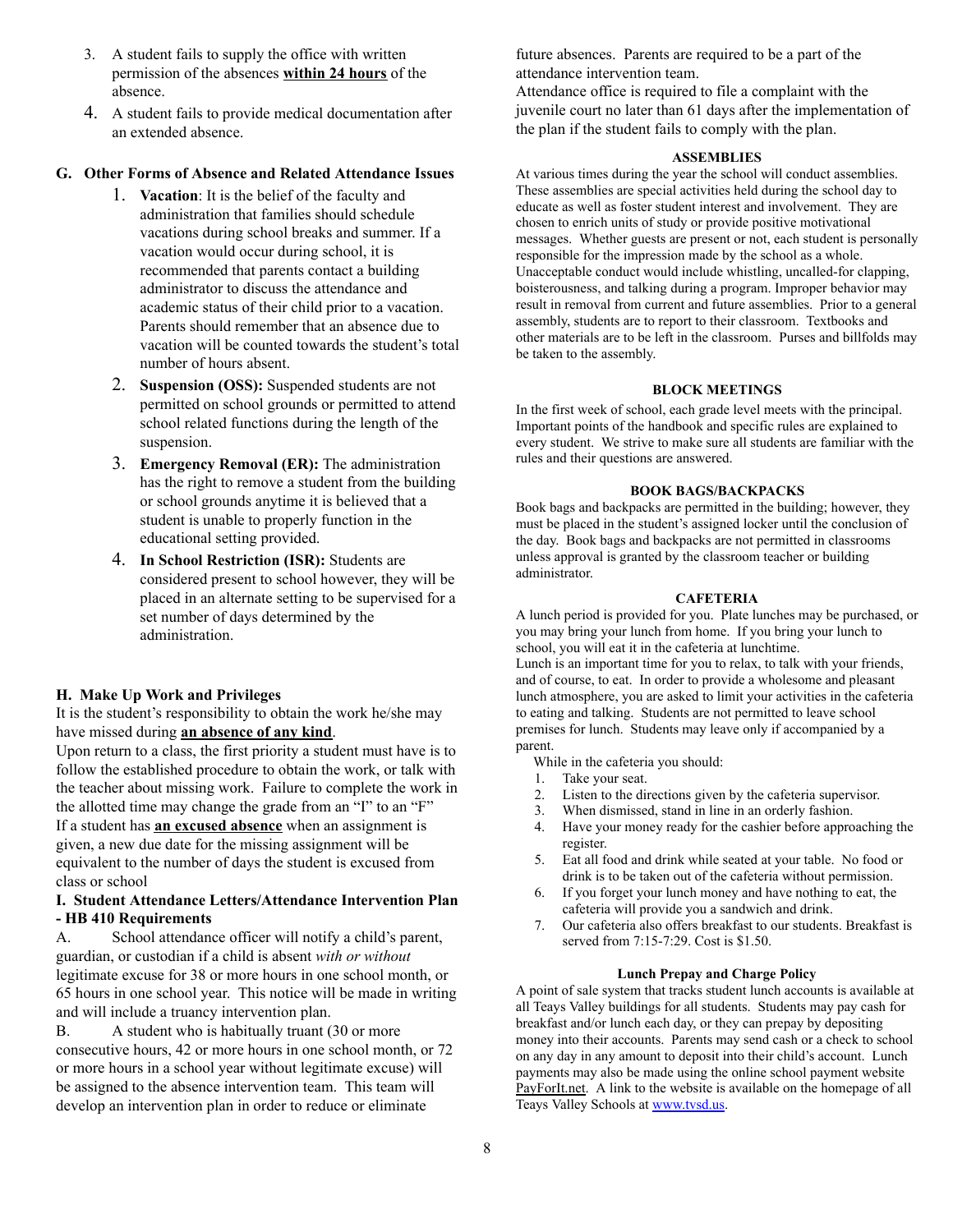**All lunch charges are discouraged** – however, no child will be deprived of a lunch. Students will be permitted to charge 5 meals (breakfast and/or lunch). Payment of these charges is expected the next day. **No** charges for ala carte or extra items will be allowed. Students who have reached the charge limit will be given a peanut butter or cheese sandwich and a milk until charges are paid. Free and Reduced Price School Meals Applications are available at all schools and on the Teays Valley website for all families who might

benefit from this program.

# **CAMERAS**

Possession or use of personal cameras, camera phones, or video equipment is prohibited unless written permission is obtained from a teacher and approved by the building administration.

# **CELL PHONES / ELECTRONIC DEVICES**

Cell phones and other electronic devices are **NOT** permitted to be used during school hours without specific permission from school personnel. Using an electronic device without permission, for **any** reason, (i.e. texting, calling, picture taking, gaming, etc.) may result in discipline and the device may be searched. Devices are to be turned off and placed in a student's locker. Headphones, airpods or other listening devices are to be kept in lockers at all times.

First offense: Device will be given to the office and returned to the child by administration at the end of the school day.

**<u>Second offense</u>**: Detention; and phone may not be returned to the student. Phone must be picked up by a parent.

Third offense: Detention; and phone may not be returned to the student. Phone must be picked up by a parent.

**Fourth offense** or more: Friday School, In School Restriction, or Out of School Suspension; and phone may not be returned to the student. Phone must be picked up by a parent.

# **CHILD ABUSE REPORTS**

Teays Valley East Middle School cooperates with social agencies to help children. We have a legal obligation to report suspected child abuse. All school employees are mandatory reporters of suspected/reported child abuse.

# **CHILD CUSTODY/DIVORCED PARENTS**

The school wants to cooperate with the parents of our students, but we must do so according to Ohio laws. Sometimes parents have disagreements and make requests of school personnel regarding releasing children during the day. If custodial arrangements, which have been court ordered, restrict access to the child or his/her records, a copy of that order must be on file in our office. This court-issued document directs the school, not necessarily the wishes of one parent or the other. The adult checking the child out must sign for the child's release. Parents have an obligation to inform the school any time the custody of a child changes. The school officials will need to see and copy court orders pertaining to a child's custody.

# **CHROMEBOOK INFORMATION**

Please be sure to refer to the Technology Handbook for Parents and Students for detailed information about Chromebook usage and care. While Chromebooks are issued to each student, they are property of Teays Valley Schools. It is extremely important that they be treated with respect. Students will be responsible for any damage done to their Chromebook. Students are strongly encouraged to purchase the Chromebook Damage/Loss Protection Plan. This is a form of insurance which will help to minimize any necessary repairs to your Chromebook.

#### **COMPUTER/ONLINE SERVICES (Acceptable Use and Internet Safety)**

The following guidelines and procedures shall be complied with by staff, students or community members who are specifically authorized to use the District's computers or online services.

- 1. Use appropriate language. Do not use profanity, obscenity or other language which may be offensive to other users. Illegal activities are strictly forbidden.
- 2. Do not reveal your personal home address or phone number or those of other students or colleagues.
- 3. Note that electronic mail (e-mail) is not guaranteed to be private. Technology coordinators have access to all messages relating to or in support of illegal activities and such activities may be reported to the authorities.
- 4. Use of the computer and/or network is not for financial gain or for any commercial or illegal activity.
- 5. The network should not be used in such a way that it disrupts the use of the network by others.
- 6. All communications and information accessible via the network should be assumed to be property of the District.
- 7. Rules and regulations of online etiquette are subject to change by the administration.
- 8. Users shall keep personal account numbers and passwords private. They shall use this system only under the account numbers issued by the District.

 The user in whose name an online service account is issued is responsible for its proper use at all times. The system shall be used only for purposes related to education, administration, or other school-appropriate activities. Commercial or political use of the system is strictly prohibited. The administration reserves the right to monitor any computer activity and online communications for improper use.

- 9. Users shall not use the system to encourage the use of drugs, alcohol or tobacco nor shall they promote unethical practices or any activity prohibited by law or Board policy.
- 10. Users shall not view, download or transmit material that is threatening, obscene, disruptive or sexually explicit or that could be construed as harassment, intimidation, bullying or disparagement of others based on their race, color, national origin, ancestry, citizenship status, sex, sexual orientation, age, disability, religion, economic status, military status, political beliefs or any other personal or physical characteristics. Copyrighted material may not be placed on the system without the author's permission.
- 11. Vandalism results in the cancellation of user privileges. Vandalism include uploading/downloading any inappropriate material, creating computer viruses and/or any malicious attempt to harm or destroy equipment or materials or the data of any other user.
- 12. Users shall not read other users' mail or files; they shall not attempt to interfere with other users' ability to send or receive electronic mail, nor shall they attempt to read, delete, copy, modify or forge other users' mail.
- 13. Users are expected to keep messages brief and use appropriate language.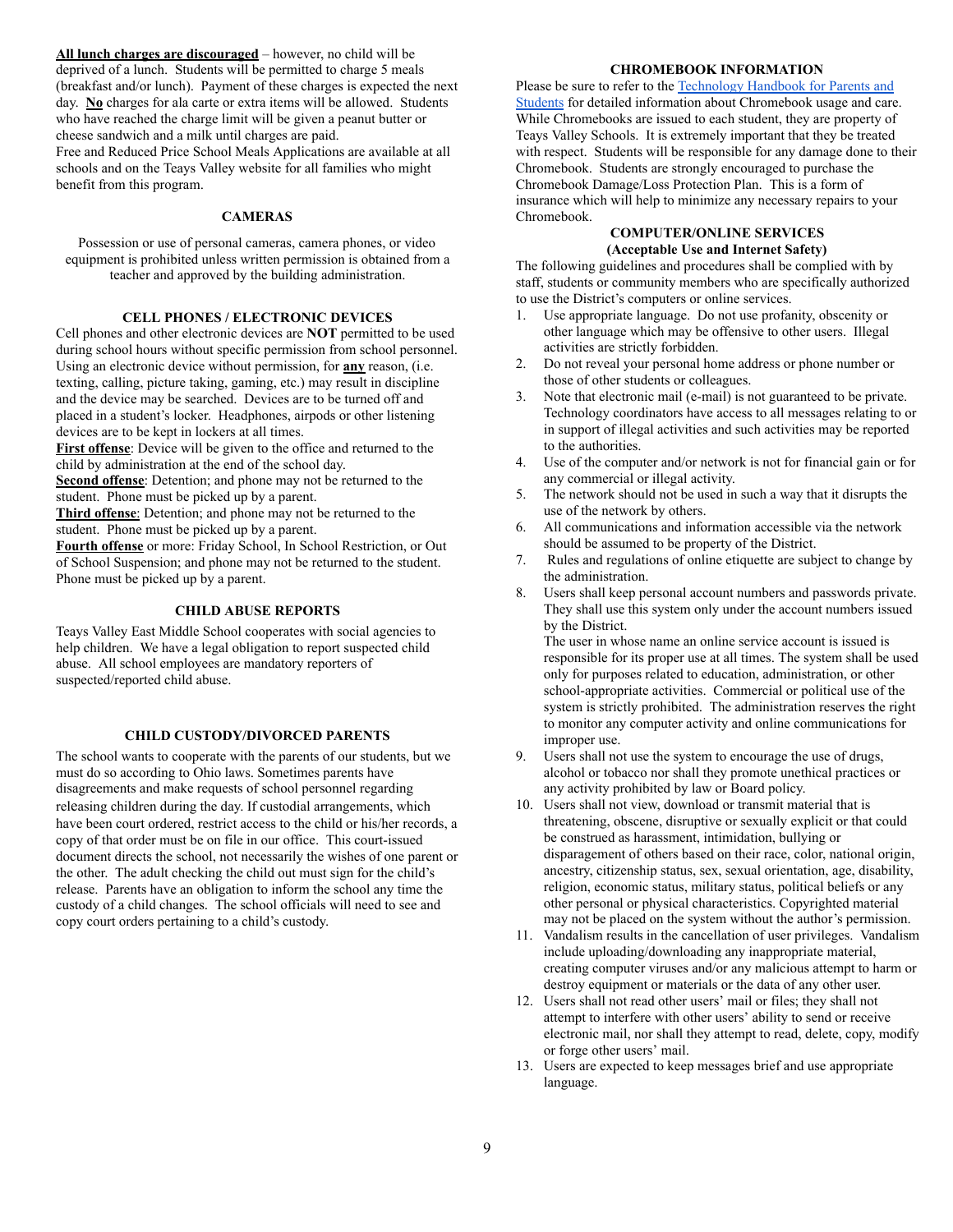14. Users shall report any security problem or misuse of the network to the teacher, his/her immediate supervisor or building administrator.

# **COUNSELING DEPARTMENT**

Teays Valley East Middle School Counseling Department is staffed with one counselor. The school counselor is available to help make the student's years in middle school successful and gratifying. Every student needs support, guidance and opportunities. Our goal is to assist students, parents, teachers and staff members to help ensure student success, both academically and personally. Some of the services provided by the Guidance and Counseling Department include:

- Enrollment and scheduling of new students
- Confidential help with individual concerns (academic, career, personal, social)
- Group counseling
- Classroom guidance and activities that assist teachers
- Transitioning 8th graders into high school
- Consultation with parents
- Participation in parent teacher conferences
- Linkage to community resources

Students may contact the counselor through a written counselor request form or a verbal request. Parents may contact the counselor by phone or email. We look forward to working with students and we look forward to hearing from parents!

# **CYBER IMAGE POLICY**

Any identifiable image, photo or video which implicates a student who participates in any extracurricular activities to have been in possession of or in the presence of drugs or portrays actual use, or out of character behavior or crime, shall be a confirmation of a violation of our code. Since there is no way to establish a time frame for when or location for where the image was taken, it shall be a responsibility that the student must assume. It must also be noted that there may be persons who would attempt to implicate an athlete by taking such images to place them in a situation where they might be in violation of this code. This is our rationale for asking that our student-athletes not put themselves in such environments.

#### **DANCES**

Dances are scheduled during the school year for students to socialize in a controlled school setting. These dances are used as fundraisers for school clubs and organizations. A dance is a school event that requires

the cooperation of all attending. It is the school's way of showing appreciation for good student behavior and adherence to the rules, regulations and attendance policies. Students must have transportation home available promptly by 4:30pm.

Failure to comply will result in loss of dance privileges.

- Dances will generally be scheduled from  $2:30-4:30$  pm in the Gymnasium.
- Students are asked to leave the building at the conclusion of the school day and will then be admitted to the dance at 2:30 pm. Generally, students will stand just outside the school doors for a few minutes after school before we admit them back into the building.
- It is expected that students are picked up 15 minutes after the conclusion of the dance, or the student will lose the privilege of attending future dances.
- Cost of the dance is \$5.00.
- Dances are for TVEMS students only.
- Snacks will be served at each dance. Students are encouraged to bring extra money if they wish to purchase items such as pizza and pop.
- All student code of conduct policies are enforced during the dance.
- Students who act inappropriately will be brought to the office where parents will be called and asked to come and pick up their child.

**To be eligible to attend dances, students must not receive an office discipline referral (including but not limited to...suspension, ISR, Friday school, after school detention, etc) from the date of the current dance to the next dance. Any student who misses more than 5 unexcused days of school during the current grading period will not be permitted to attend. Only current Teays Valley East Middle School students are permitted to attend middle school dances.** 

**The Student Code of Conduct and Dress and Grooming Policies are enforced during all school-sponsored activities.** 

**Participating in school dances is a privilege students can earn by exhibiting responsible and cooperative behavior throughout the school year. Students may be denied the privilege to attend the dances due to behavioral, academic, or attendance concerns.** 

# **DECEPTION/WITH HOLDING INFORMATION**

A student shall not withhold, distort, or falsify any information to a school official relevant to an event, which falls within the jurisdiction of the school.

# **DRESS CODE AND APPEARANCE**

All clothing and hairstyles must be neat, clean, and styled in a way that is not disruptive to the learning process. Extremism is unacceptable in regards to hair length, style, color, etc. In situations where a disagreement exists as to whether or not attire is appropriate, the principal shall make the final decision. Hairstyles must be of a nature that they do not create a safety hazard. Hair must be out of the eyes. This bears the same importance as safety glasses. When a flame is used, the hair must be confined in such a manner that there is no chance of the hair catching fire. Caps, hats, and hoods are NOT to be worn in the school building. They may be worn for P.E. classes when activities are outside, as deemed appropriate by the instructor. Clothing shall be neat and clean at all times. The emphasis is health and safety. No writing on skin or clothing will be permitted. Boy's and girl's clothing shall be made of an opaque material and must cover the body from shoulders to mid-thigh.

**Guidelines for shirts/tops** - Shirts with obscene slogans or wording shall not be permitted. This includes wording, which in the opinion of the principal, has a double meaning and may be interpreted as obscene. Clothing that advertises drugs, alcohol, or tobacco products are not to be worn. All tops and bottoms must cover undergarments. Boys and girls shirts must cover the shoulders with at least three (3) fingers in width *and* their back is covered. Low cut or revealing tops are not permitted.

**Guidelines for shorts/skirts and pants-** Both boys and girls may wear shorts. The shorts must reach to the bottom of the fingertips when the student is standing with the arms hanging to his/her side. Holes in pants must be below fingertip length. An item worn under the pants does not permit the holes to be higher. Pajama/flannel pants are not permitted in school. Spandex shorts, leggings, yoga pants or pants with a similar fit (i.e. form fitting without pockets) may not be worn unless covered by shorts, skirt or shirt that extends past the finger tips.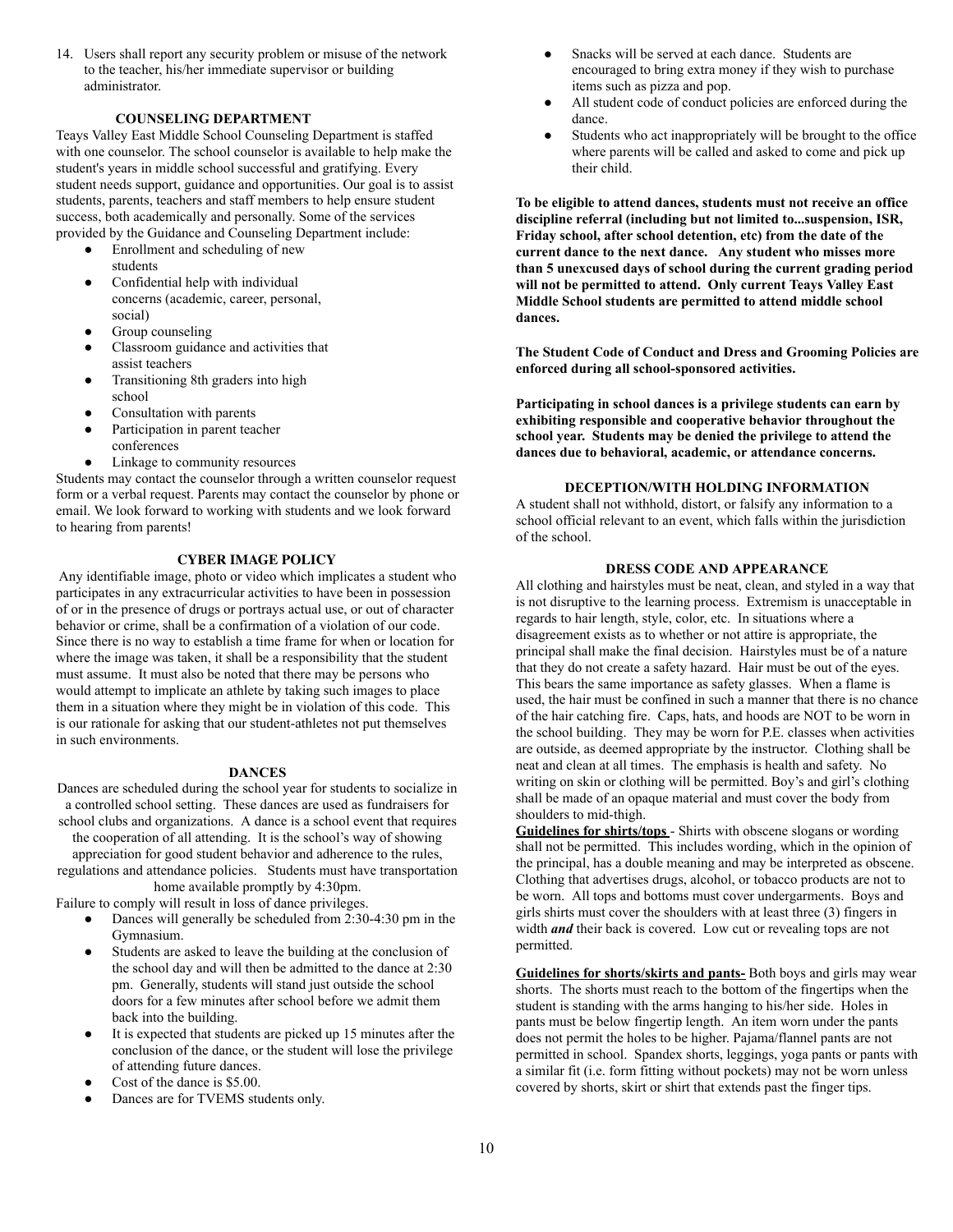Pants/shorts must be worn at the waist and may not expose undergarments. This includes shorts worn underneath a pair of pants.

**Guideline for other clothing/items-** Shoes shall be worn at all times by all students. The style and construction of shoes shall be appropriate to the program in which the student is enrolled and the activity in which the student is engaged. Shoes with wheels are not permitted. No student on or around school property or at any school-sponsored activity shall wear, possess, use, distribute, or sell any clothing, medallions or other jewelry, insignia, emblem, badge, patch, symbol, sign, tattoo, scar or mark, hair style, or other elements which identify a gang or which are evidence of membership or affiliation in any gang or which otherwise disrupt the academic process. No students will be permitted to wear dog chokers, chains, "grills", loops, colored contacts, or spiked necklaces **. A good rule of thumb to follow is… if in doubt, do not wear it.** 

# **DRUGS AND ALCOHOL**

Students of the Teays Valley School District are prohibited to use, possess, sell, give, distribute, or be under the influence of alcohol, harmful intoxicants, controlled substances, counterfeit-controlled substances, or other mood-altering chemicals:

- A. On any property owned, leased by, or under the control of the Teays Valley Board of Education, including vehicles used for transportation of students.
- B. At any school-sponsored or sanctioned activity or event away from or within the school district.

Parents or guardians will be notified and the student will be suspended from school for ten (10) days and may face an expulsion hearing.

#### **E-READERS**

E-Readers are not required at TVEMS, however they may be used if the teacher and administration approve them. If approved, E-Readers will be used as a tool for reading and learning. If used, students must comply with the Teays Valley Local School District Technology Policy. Teays Valley Local Schools will not be responsible for lost, stolen, or damaged devices.

# **EMERGENCY INFORMATION CONCERNING SCHOOL CLOSINGS**

In case of severe weather – snow, low temperatures, ice, fog, etc., the official announcement for school closing may be heard over the local radio stations, local television stations, channels 4, 6, and 10, and the district web-site at www.tvsd.us. A district wide phone call will also be made home to parents/guardians. Students should not call the principal, teacher, or school to request this information.

# **INTIMIDATION**

No student shall harass or intimidate a person or group through the use of racial or religious slurs, profanity, racial, or religious remarks, obscene gestures, and other conduct of this type. Other forms of intimidation might be fighting, vandalism, or threats and would be punishable under one or more sections of the Code of Conduct.

# **EXTRACURRICULAR ACTIVITIES**

Teays Valley East Middle School offers the following sports for seventh and eighth grade students:

Football, Cross Country, Volleyball, Basketball, Wrestling, Baseball, Softball, Track, and Cheerleading.

#### **EXTORTION**

No student will obtain or attempt to obtain money, items of value, or special favors from anyone by implied or expressed threats or intimidation and/or attempt to sell any property on school grounds.

# **FALSE ALARMS**

No student shall initiate a fire alarm or initiate a report warning of a fire or an impending bombing or other catastrophe or emergency situation without cause.

# **FEES**

School fees of \$25 are to be paid during the first few weeks of the school year. Families who cannot afford to pay these fees may apply for a financial waiver. Fees must be paid before students can participate in field trips.

#### **FIELD TRIPS**

Field trips are an important part of the learning experience. They provide an opportunity to extend the classroom beyond the building and give the students the freedom to investigate and observe. Since field trips offer a greater degree of independence, it is required that each student accepts responsibility for his/her behavior. Students who have a history of discipline problems or who fail to meet the behavior, attendance, and academic requirements will not be permitted to participate in field trips. Students are required to follow the established dress code on all field trips.

#### **SAFETY DRILLS**

Law requires six fire drills per year, tornado drills monthly during tornado season and three emergency drills per year. These drills must be kept serious and orderly. Please follow safety drill procedures at the first sound of the alarm. There must be no stopping for books, clothes, etc., no talking, no running or walking too rapidly and no pushing or blocking in the line. A natural walking pace will get all students to safety in the quickest fashion. For evacuation drills students are to remain at least 50 feet away from the building until the signal is given to re-enter. Our safety drills are a part of our regular school procedure and they must be carried out as such.

#### **FOOD, POP, and CANDY**

Students may only have food in class with the permission of their teacher. Students may carry a clear water bottle. All other drinks must be consumed in the cafeteria. Glass bottles are not permitted in the school building.

#### **FRIDAY SCHOOL**

Extended day detentions will be held from 2:30 p.m. to 5:00 p.m. on Fridays. Students serving a Friday School will be responsible for their own transportation. Students must bring school related materials to detention and may not sleep. Students who skip assigned Friday School will receive further disciplinary action. Attendance is mandatory. Lack of transportation or work responsibilities may not be considered for excused absence. Therefore, arrangements should be made for student attendance.

# **FUND RAISING AND SELLING IN THE SCHOOL**

Students may participate in only school-approved fundraisers when soliciting within the school. Items are not to be brought into the school to be sold. Money and/or merchandise are not to be exchanged between students unless it is part of an approved fundraiser. Fund raising and selling may be approved for school related activities only. Fund raising, selling, or buying without principal approval is prohibited.

#### **GAMBLING**

A student shall not gamble for money or valuables, buy, sell, or trade items or exchange money with other students while under the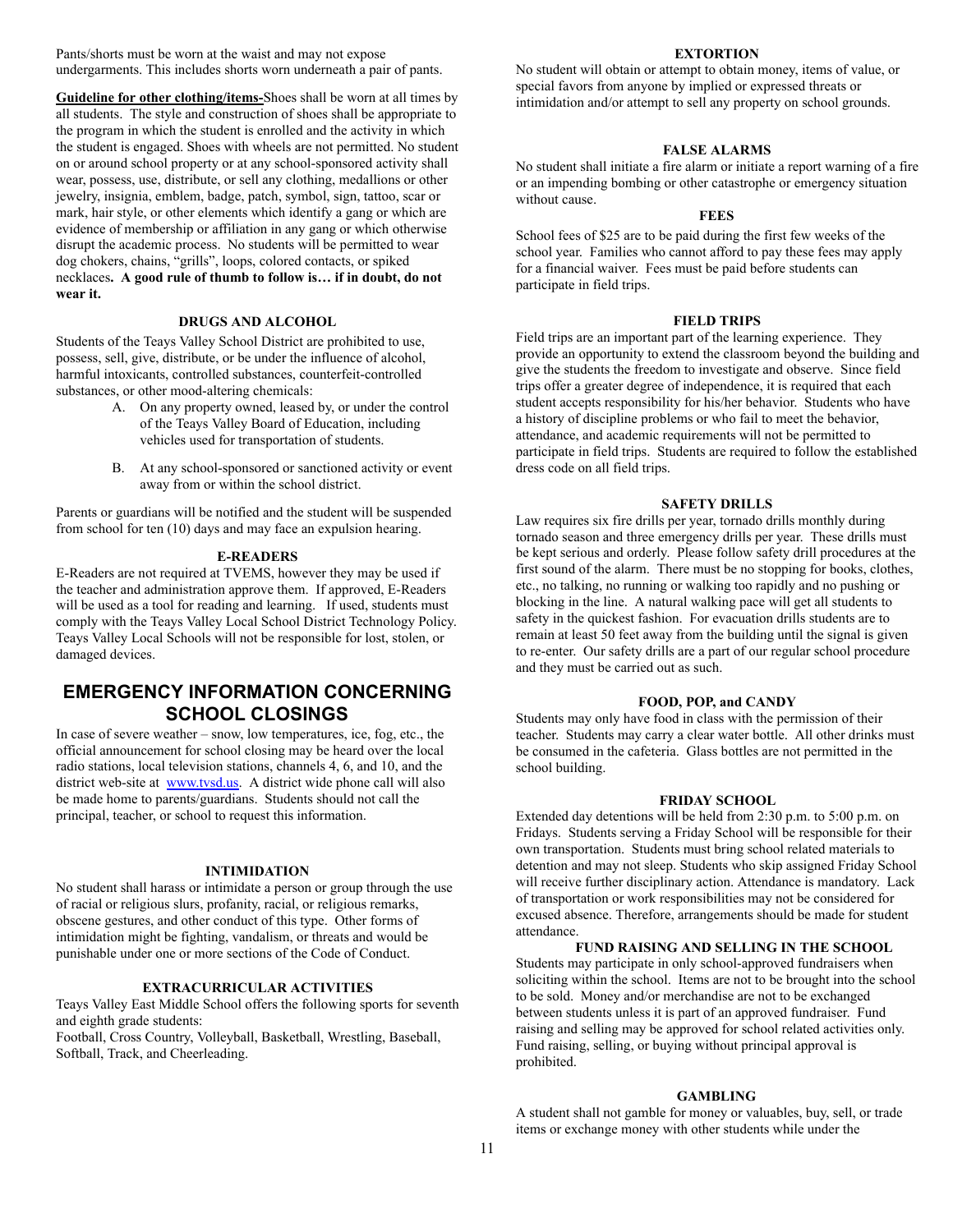jurisdiction of authorized school personnel. No student, while involved in any portion of the school day and/or school activity, shall possess or use any gambling devices.

#### **HALL CONDUCT**

Students should be in the halls only at the beginning and close of school and while moving from one class to another, unless they have special permission or special duties that require them to be there. Students are asked to be courteous at all times and to keep to the right when moving in the halls. Running and shouting in the halls is never permitted. A student should have an approved hall pass in order to be permitted in the hall during class time. A staff member must initial this hall pass with the time documented. Any abuse of pass privileges during class time or lunch periods may result in the loss of pass privileges for the grading period.

You are expected to act in the following manner while in the halls:

- 1. Walk in a normal manner keeping to the right.
- 2. Open only your own locker.
- 3. Help keep traffic moving.
- 4. Keep your hands and feet to yourself.
- 5. Refrain from eating food or candy.
- 6. Keep your voice in a moderate tone.
- 7. Help keep the halls free of litter.

#### **HARASSMENT/VERBAL HARASSMENT**

A student shall not harass, persecute, or participate in any act that injures, degrades, or disgraces any student, staff, or school employee. A student shall not display, possess, or use words, phrases, or illustrations, which are offensive to any ethnic, racial, or religious group. Also, students shall not make reference to sexual activity, attitudes, physical attributes or characteristics, which could be considered offensive, lustful, indecent, or lewd.

#### **HAZING**

Hazing is defined as doing any act or coercing another, including the victim, to do any act of initiation unto any student or other organization that causes or creates a substantial risk of causing mental or physical harm to any person. Permission, consent, or assumption of risk by an individual subjected to hazing does not lessen the prohibition in this policy.

Hazing activities of any type are inconsistent with the educational process and shall be prohibited at all times. No student, including leaders of student organizations, shall plan, encourage, or engage in any hazing.

#### **HONESTY IN YOUR WORK**

We expect you to be honest. If you have difficulty with your work, see your teacher for help. It is perfectly acceptable to need help. It is not acceptable to be dishonest or cheat

Cheating is as follows:

**Judgmental Cheating**—Generally this is seen or heard by the teacher. **Examples:** Peering onto someone else's paper or obviously permitting it. Verbally telling or receiving the answers to questions during tests, quizzes, or other related activities. The student will be given a "0" for the assignment, and the classroom teacher will telephone the student's parent/guardian.

**Unquestionable Cheating** —Generally the teacher has tangible evidence. **Examples**: Copying or giving homework assignments to be copied. The student will be given a "0" for the assignment, and the classroom teacher will telephone the student's parent/guardian. The cheating will be discussed with an administrator.

**Intent to Cheat—The teacher has tangible proof. Examples:** Possession of an answer key, an original work, and/or the questions or answers to an examination prior to the examination. The student will be given a "0" for the assignment, and the classroom teacher will telephone the student's parent/guardian. The cheating will be discussed with an administrator.

**Plagiarism** —Plagiarism is to use someone else's words or ideas as your own. **Examples:** Copy a book word for word; Cut and paste from a web site, and/or failure to site sources. The student will be given a "0" for the assignment, and the classroom teacher will telephone the student's parent/guardian. The cheating will be discussed with an administrator.

# **HOMEWORK**

You are responsible for completing all assignments given as homework. What you learn from your homework is most important. Successful students do homework every night, and they strive for excellence. Write your assignments in your agenda book to help you remember homework and other events.

Students who fail to complete homework assignments may be subject to the following discipline:

- Verbal Warning
- Checkbook debit
- Phone call to parents
- Teacher assigns a lunch detention for that day.

After school detention for multiple missing assignments Students who do not put forth effort in class may be subject to discipline under our insubordination policy for NO ACADEMIC EFFORT.

#### **HONORS CLASSES**

Requirements to take an 'honors class' include:

- Teacher recommendation
- Standardized Test scores
- Previous grades

**\*\*\*** Students who are misplaced will have one grading period to change classes.

# **HONOR ROLL**

Two levels of honor roll will be recognized. Students earning a 3.0 GP-3.499 GPA will be the first category with the second being 3.5-4.0

# **INDECENT/LEWD BEHAVIOR**

A student shall not behave by any means, including verbal, written, gesture, or dress/appearance in a manner, which could be considered immodest, lustful, indecent, or lewd while under the jurisdiction of the school.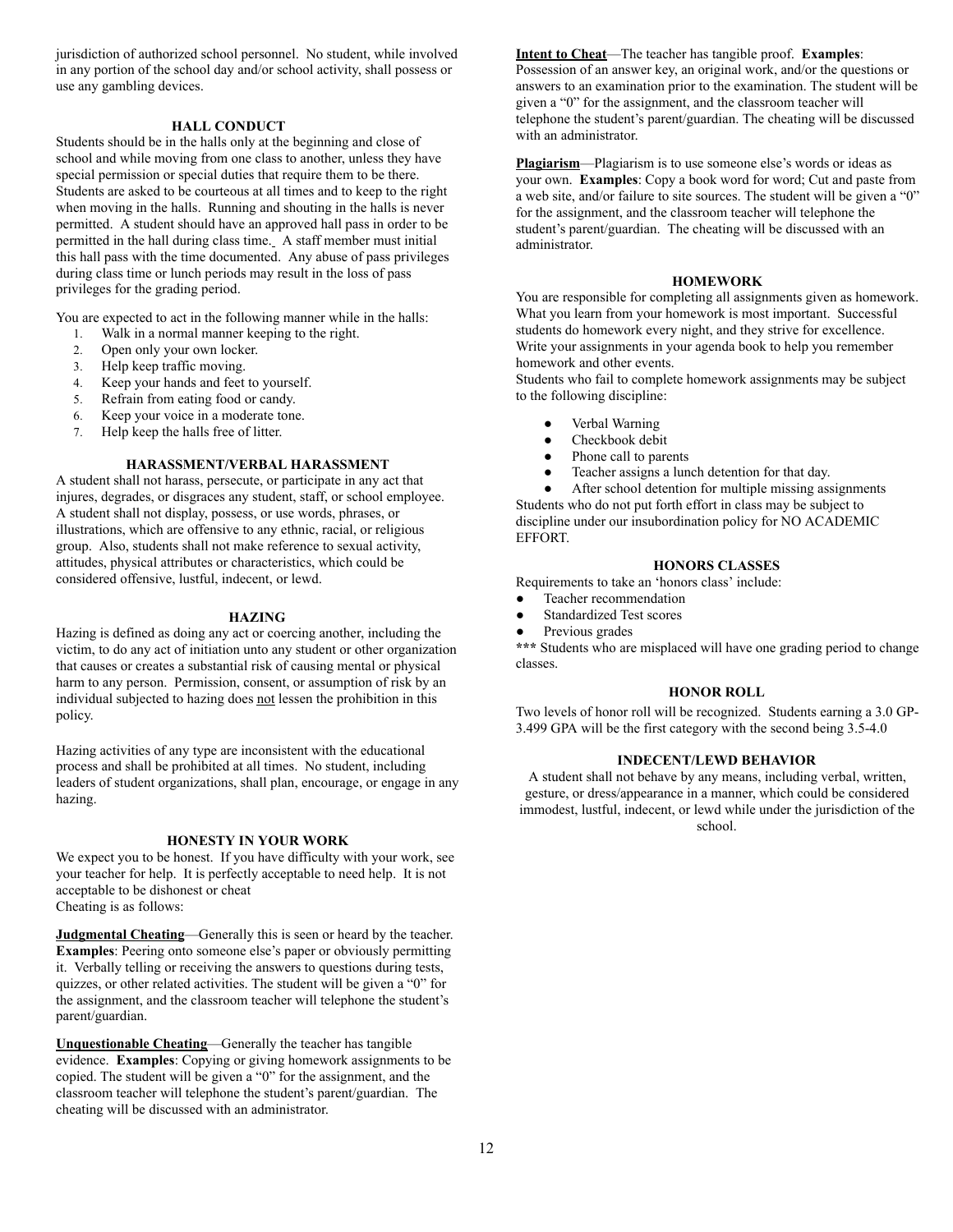#### **IN-SCHOOL RESTRICTION**

In-School Restriction (ISR) is used as an alternative to Out-of-School Suspension (OSS). Students will be assigned to ISR at the discretion of the administration. Students may not be allowed to participate or attend any school activities or contests, or be present at activities controlled by the school until the day following the last day of the ISR assignment. ISR will be held under the following guidelines:

- Students assigned to ISR will report at 7:31 a.m. They will be excused at 2:25 p.m. Students assigned to ISR are not allowed on school property at any other times until they are reinstated on the first school day following the completion of the ISR assignment.
- Students are to report to ISR with all textbooks, supplies, and materials necessary to complete all assignments provided by their teachers or the ISR supervisor. Assignments completed in ISR will be graded by the teacher who provides the assignment, and students may receive credit for all work completed. Students sent to ISR for late or missing work may only receive partial credit.
- Students assigned to ISR will be given the opportunity to use the restroom one time in the morning, at lunch, and one time in the afternoon.
- Students assigned to ISR may purchase or bring a lunch. Free or reduced price lunches will also be available. Students will be allowed adequate time to consume their lunch in the ISR classroom. No soda pop is allowed and students may not return to the cafeteria for extras.
- Students assigned to ISR must work the entire time on assignments provided by their teachers or the ISR supervisor. Students are not permitted to work on materials other than those assigned by their teachers or the ISR supervisor.
- Students are not permitted to sit idle, sleep, draw, or read books or magazines unless as a requirement of the assigned work. Exceptions to the reading of books and/or magazines may be granted if, in the opinion of the ISR supervisor, the student has correctly and legibly completed all assignments.
- Students are not permitted to sit adjacent to one another or to talk to anyone other than the ISR supervisor, and then, only by permission.

Students may be required to complete assignments relative to the Ohio Achievement Assessment; discipline and behavior, for purposes of behavioral mediation to the satisfaction of the ISR monitor.

#### **INSUBORDINATION/DISRESPECT**

No student shall willfully disobey a reasonable request or be disrespectful to any employee of Teays Valley Local Schools. Also, no student shall fail to comply with discipline, punishment, or consequences issued by teachers or administrators. No academic effort is a form of insubordination.

# **INTIMIDATION/AGGRESSIVE BEHAVIOR/BULLYING/INDUCING PANIC**

It is the policy of the Board that any form of bullying behavior, whether in the classroom, on school property, to and from school, or at school-sponsored events, is expressly forbidden. Bullying behavior is strictly prohibited, and students who are determined to have engaged in such behavior are subject to disciplinary action, which may include suspension or expulsion from school. Please see board policy File: JFCF and JFCF-R "Anti-Harassment and Bullying" posted on the Teays Valley Website.

https://www.tvsd.us/info/bullying-harassment.php

**Definition: Harassment, intimidation, or bullying is defined as any intentional written, verbal, or physical act that a student has exhibited towards another particular student more than once and the behavior both causes mental or physical harm, and is sufficiently severe, persistent, or pervasive that it creates an** 

# **intimidating, threatening, or abusive educational environment for the other student.**

# **LEAVING SCHOOL DURING SCHOOL TIME**

If it becomes necessary for a student to leave the building during the school day, he/she must have a signed statement from his/her parents or guardian to notify the office of his/her reason for leaving. Students are required to sign out in the office before leaving.

#### **LITTER**

If we are to enjoy pride in our school, each of us must share in keeping it and the surrounding area clean. Wastebaskets and trash barrels have been placed in appropriate spots for us to use. Please do not be guilty of littering the school premises or those of our neighbors. This is especially true of the parking lots and areas around the school.

# **LOCKDOWNS**

Several times per year we will conduct lockdown drills. Although we hope to never experience a real lockdown situation, we must be prepared to act if necessary. Your teachers will review instructions at the beginning of the year. Students must remember to stay very quiet and move to the designated area quickly. Your safety is our number one priority. You can ensure your safety by taking these drills seriously and being prepared.

#### **LOCKERS**

Each student will be assigned a locker. Students are not permitted to share or trade lockers. The lockers have built-in combination locks. Each student should keep his/her locker neat and clean at all times. There is to be no writing on lockers, inside or out. STUDENTS ARE NOT TO GIVE THEIR LOCKER COMBINATION TO OTHER STUDENTS, CHANGE LOCKERS, OR PRE-SET THEIR LOCKERS. If you experience trouble getting your locker open, please report the problem to your teacher, custodian, or someone in the office. Lockers are the property of the Teays Valley Board of Education.

**Lockers carry no expectation of privacy for the students who occupy them. School lockers and their contents are subject to search by school administrators at any time and without warning.** 

# **LOITERING/UNAUTHORIZED AREAS**

A student shall not be in any unscheduled or unauthorized area of the school building or grounds without the express permission of a member of the school staff or administration. Nor shall a student loiter (remain in an area for no obvious reason, hang around, or lag behind) in any part of the school building (i.e., restrooms, hallways, etc.) or on school grounds at any time.

# **LONG-TERM PROJECTS**

 All projects and/or long-term reports that are assigned over an extended period of time are **due on the assigned date.** The students are periodically reminded before the due date that the projects must be turned in on or before that date.

If a student is absent on the due date, the project is still to be turned in that day unless the student has an excused absence. In the case of an excused absence, the project is to be turned in the first day the student returns to school. Late projects may not be accepted. Students are encouraged to turn major projects or reports in early.

# **MAKE-UP WORK (PROCEDURE)**

If you are absent, you are responsible for contacting the teachers of the classes you missed when you return to school. They will help you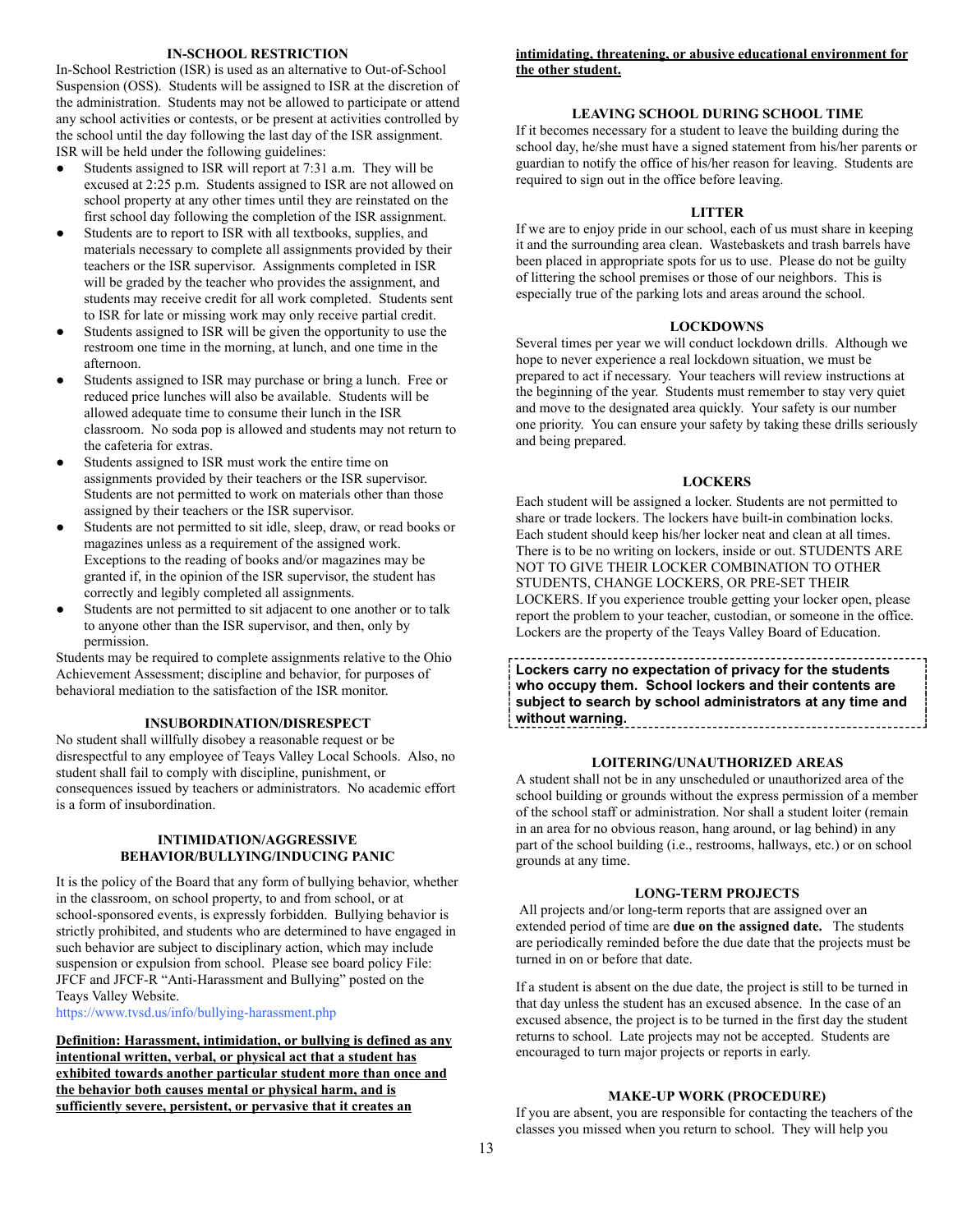determine the assignments you missed and what time limit you have for completing them. Any work missed while you are absent will be recorded as a zero (0) and averaged into your grade unless it is turned in by the date specified by the teacher.

If you are absent at least three (3) days, your parents may request work for you by calling the office, preferably on the second day you are absent. We cannot guarantee "same day pick-up" if requests are received after 8:30 a.m. Work may be picked up between 2:00 – 3:30 p.m. in the office.

#### **MEDICATION**

Michelle Chafin, is the nurse of Teays Valley East Middle School and will be attending to students' medical needs. We encourage medication to be given outside of school hours, but if this is not possible – students are permitted to use prescribed medication during the school day with written permission from the parent/guardian and a physician's verification of the necessity for the medication during school hours. All medication must be in the original container, properly identified, and marked with the student's name, dosage, and time interval it is to be taken. All medication is to be kept in the office. Asthma inhalers may be carried by the student, but written approval by the parent and the physician must be on file at school. Over-the-counter (OTC) medication will not be given without parent permission and must be kept in the office in the original properly identified container. In the event that your child needs non-prescription medication for minor ailments, the school nurse or her designee may dispense OTC medication with parent permission and under the guidelines of the school physician. Parent permission will be sought annually. Medication forms may be downloaded from the Teays Valley website: www.tvsd.us

#### **MIDDLE SCHOOL COURSES OF STUDY**

The curriculum is designed to provide a strong core and a wide range of elective experiences of the following:

Math Social Studies Physical Education/Health Science English Language Arts Vocal Music Art Instrumental Music College & Career Connections

#### **NATIONAL JUNIOR HONOR SOCIETY**

Membership in the NJHS is granted only to those students selected by the Faculty Council. The council consists of five members appointed by the principal. The council is responsible, with input from the faculty, for selection of new NJHS members based on an application each potential member is required to complete. The council is responsible for issuing warnings and/or dismissing members who do not maintain the standards of the NJHS. Students are given an application after the third nine weeks of their seventh grade year and are members of NJHS during their eighth grade year. Students interested in the NJHS should keep the following in mind: **\*\*** Candidates must have a cumulative scholastic average of 3.5 GPA (on a 4.0 scale). Average is based on the final grades for sixth grade and the first three nine weeks of seventh grade.

**\*\*** Candidates will be evaluated on the basis of leadership, service, character, and citizenship.

**\*\*** Candidates will be required to fill out the Student Activity information form completely including all the activities in which they have been involved.

### **NON-EDUCATIONAL ITEMS**

Articles of non-educational nature are not to be brought to school. This includes, but is not limited to: Playing cards, lasers, water pistols, play guns, yo-yos, trading cards, hacky sacks, stuffed animals, radios, electronic games systems, etc. These items will be confiscated and

returned to the parents at their request. A student who is in violation of this rule may be disciplined.

#### **OBSCENE MATERIALS**

Obscene (pornographic) reading material and /or pictures will not be tolerated on school premises at any time. Materials of this nature will be confiscated and the student's parents notified. A student who willfully and deliberately disobeys this rule will face suspension. This includes the improper use of computers, such as obtaining inappropriate material from the Internet, according to the Acceptable Use Policy **.** 

#### **OUT-OF-SCHOOL SUSPENSION**

Students may be suspended from school for violations of the Student Code of Conduct after proper due process procedures have been followed. Students are not allowed to be present on school property, participate or attend any school activities or contests, or be present at activities or on property controlled by the school until the day following the last day of the suspension. In addition, the student must be in the custody of his/her parent or guardian during school hours. **Parents/Students may request work that would be missed during** 

**the suspension.** This work must be completed during the time of suspension and turned in the day the student returns. In the event that school is canceled during a suspension, that date will not be counted toward the required number of suspended days.

#### **PARENT/GUARDIAN EDUCATIONAL NEGLECT**

The parents/guardian of suspended, expelled, truant, or habitually absent students may be referred to a parent education program. The failure of a parent to attend such a program may involve the filing of criminal charges for "Parent Educational Neglect".

#### **PARENT - TEACHER CONFERENCE**

The most valuable time during the teacher's busy day is when they are face-to-face with students, so they will be unable to accept phone calls during class time. Teachers should be given at least one (1) days' notice of a parent-teacher conference. A conference may be arranged by calling the school office. Each teacher has 50 minutes during the school day for the purpose of meeting parents and class preparation. Regularly scheduled parent teachers conference dates are listed in the school calendar on page 3.

# **PAY TO PARTICIPATE POLICY TEAYS VALLEY LOCAL SCHOOL DISTRICT ATHLETIC PARTICIPATION FEE GUIDELINES**

The intent of this plan is to help defray the costs to the Board of Education to offer our athletic programs. Each sport team may have additional costs that are required of the student. The fee for students in grades 7-12 choosing to participate in our athletic program is determined annually by the Board. Families who are eligible for free and reduced lunches may have their fees waived provided appropriate documentation is on file in the required school office. Free and reduced lunch forms may be obtained in the respective school offices or board of education office.

The participation fee must be paid prior to the start of the team's competitive season. (Competitive season is defined as the first scheduled contest that counts in a won/loss record.) All fees will be paid through the Athletic Director's office. Coaches are not to be involved in the collection process.

If you are applying for a fee waiver through Free and Reduced Lunches, the application must be turned in prior to the start of the season. Applications for Free and Reduced lunches are available in each school's office. Once the application is completed it is to be returned to the building principal. Should the family's request be denied, fees must be paid within one week of notification.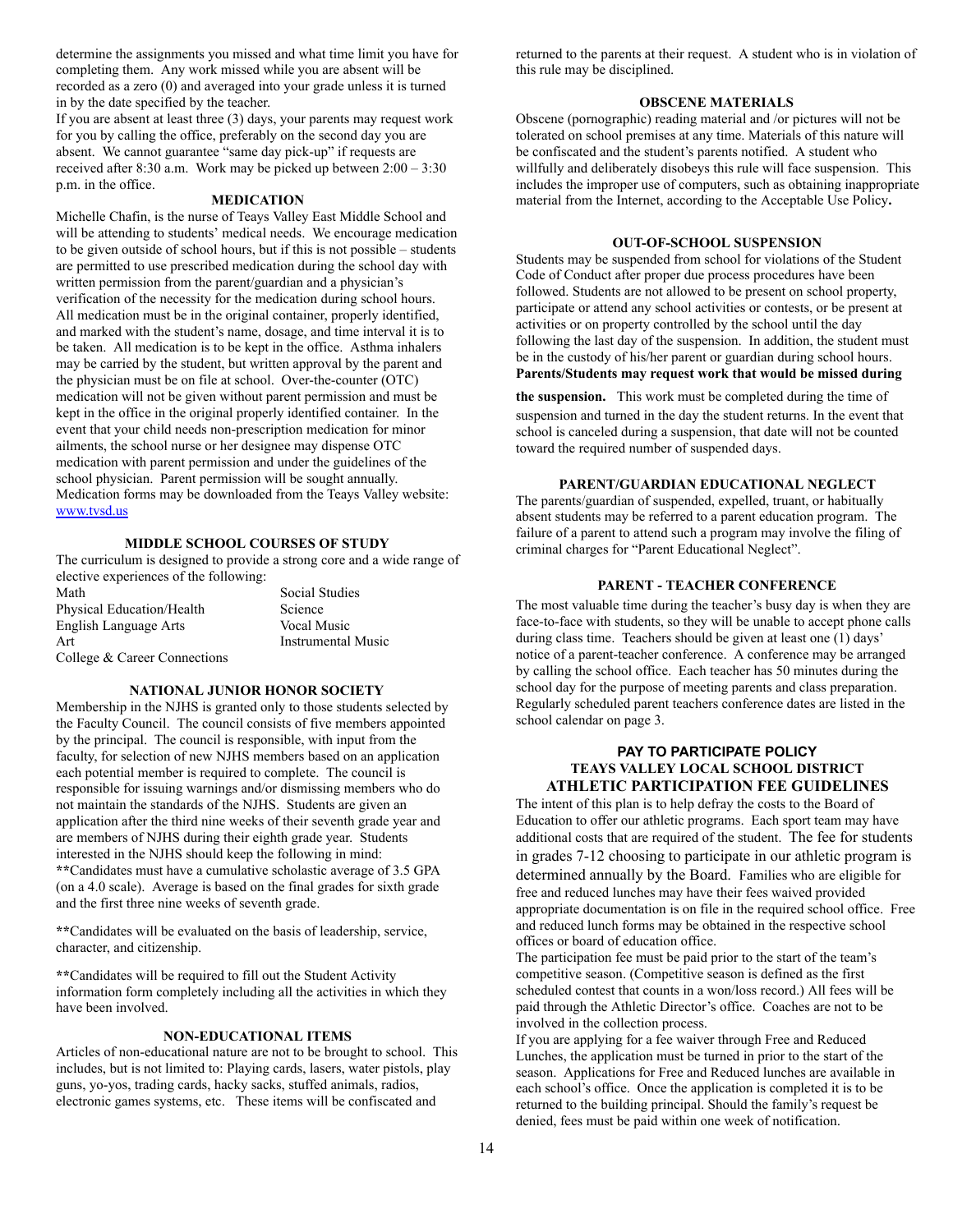Paying the participation fee does not:

- A. guarantee playing time at any level;
- B. result in control over any of the conditions of the team or activity;
- C. alter policies of the Teays Valley Board of Education, Mid-State League or Ohio High School Athletic Association;
- D. alter or effect the athletic code and/or individual team rules as enforced by the coach.

The fee is non-refundable except in cases where the student becomes physically unfit to perform as designated by a physician before the competition season starts. There is no refund if the student quits the team, is removed from the team or becomes ineligible to participate as a result of an athletic code violation.

### **PERSONAL RESPONSIBILITIES**

You are responsible for your own school supplies, textbooks, notebooks, pencils, art supplies, etc. You are also responsible for your personal belongings, such as watches, calculators, money, clothing, etc. Please do not bring large sums of money to school. Also, if you collect stamps, coins, baseball cards, etc., as a hobby, you will want to check with the principal before bringing your collection to school.

# **PHYSICAL ASSAULT**

A student shall not cause or attempt to cause physical injury or intentionally behave in such a way as could reasonably be anticipated to cause physical injury to a fellow student, school employee, or any other person.

# **PHYSICAL CONFRONTATIONS**

Any student who engages in fighting, inappropriate language, physical confrontation, or acts of violence may be suspended from school.

#### **PHYSICAL EDUCATION**

Physical Education is considered a class. As with any class, a student must come prepared to work. In phys ed, we require a student to dress and participate. Students who repeatedly do not dress or participate will be disciplined and their PE grade will be lowered. A student must have a doctor's excuse to be excused from phys ed classes.

# **POSITIVE BEHAVIORAL INTERVENTIONS & SUPPORTS (PBIS)**

TVEMS has instituted a PBIS plan. This plan incorporates school wide expectation for all students as well as rewards and consequences for student behavior. Please see pages 3-4 for more details.

#### **PROMOTION POLICY**

In order to be promoted from one grade level to the next, each middle school student must successfully pass all of the subjects but one (1). All students must earn a minimum of three (3) points in each required subject.<br> $A = 4$ 

 $B = 3$   $C = 2$   $D = 1$   $F = 0$ 

One (1) of the three (3) points must be earned in the second semester. Any student who does not earn the required number of points in a course will fail that course for the school year. If a student does not earn the required one (1) point in the second semester of a yearlong course, he/she will fail the course regardless of the number of points earned in the first semester.

Those students enrolled in Unified Arts receive a ¼ credit for passing each of the classes. In order to get a full credit students must pass three (3) of the four (4) classes, earning at least one (1) point in each class. All nine-week classes will be letter graded (A-F). Grades from these classes will also count for eligibility purposes.

#### **PUBLIC DISPLAY OF AFFECTION (PDA)**

No public display of affection is permitted on school grounds. Public display of affection is defined as follows: holding hands, kissing, and /or touching one another affectionately is inappropriate and will not be tolerated. These are not behaviors conducive to the learning process. Consequences for such behavior will be at the discretion of school personnel.

#### **RECKLESS BEHAVIOR/NEGLIGENT INJURY OR DAMAGE**

A student shall not behave in a reckless or negligent manner, which could reasonably be anticipated to result in injury to himself or herself, another person, or property.

#### **RESPECT FOR EQUIPMENT AND FACILITIES**

You are expected to assume responsibility for the care of all school property. Malicious damage to school property is considered a very serious matter and will result in disciplinary action along with repairing or replacing the damage at the expense of the student at fault.

#### **SCHOOLOGY**

All TVEMS teachers utilize Schoology for grades. Schoology allows an online grade book that can be accessed via the Internet. At the beginning of the year teachers will send home instructions on how you and your parents can access your grades in each class. Teachers can also send important messages to parents through an email feature on Schoology. We encourage both you and your parents to take advantage of this tool to monitor student progress. Schoology provides an app students and parents can download onto their phones/devices. This app allows students and parents to regularly monitor their child's progress as well as view assignments.

# **SCHOOL CODE OF CONDUCT**

At Teays Valley East Middle School our objective is to educate children. In order for each child to meet the challenges that he or she will face in our society, the development of self-discipline and individual responsibility is essential. Teays Valley East Middle School follows an assertive school wide discipline plan that supports the right of each student to an education in a calm, safe, and secure environment. It is important that parents, school staff and students work together to maintain a positive educational atmosphere. The rules and discipline procedures at Teays Valley East Middle School have been established for the protection of students. Students are expected to respect these rules as well as the staff and administration responsible for enforcing these rules. The staff needs the support of parents in promoting acceptable behavior. Our goal is for each student to learn to be responsible for his or her own actions. Serious violations will result in immediate office referral and disciplinary action, which may include suspension or expulsion. Serious violations can include but are not limited to the following:

- Physical assaults (fighting, punching and kicking)
- Possession of, sale of, or under the influence of tobacco, alcohol, or drugs
- Possession of weapons
- Defying or disrespecting authority
- **Threats**
- Destruction of school property
- Profane or obscene language
- Continued classroom disturbances

#### **SEARCH AND SEIZURE**

The administration of Teays Valley East Middle School reserves the right to search the locker, desk, person, and personal property of a student on school grounds (including but not limited to phone), in school vehicles, or at any school activity when it is reasonably necessary for the maintenance of order, discipline, and safety in the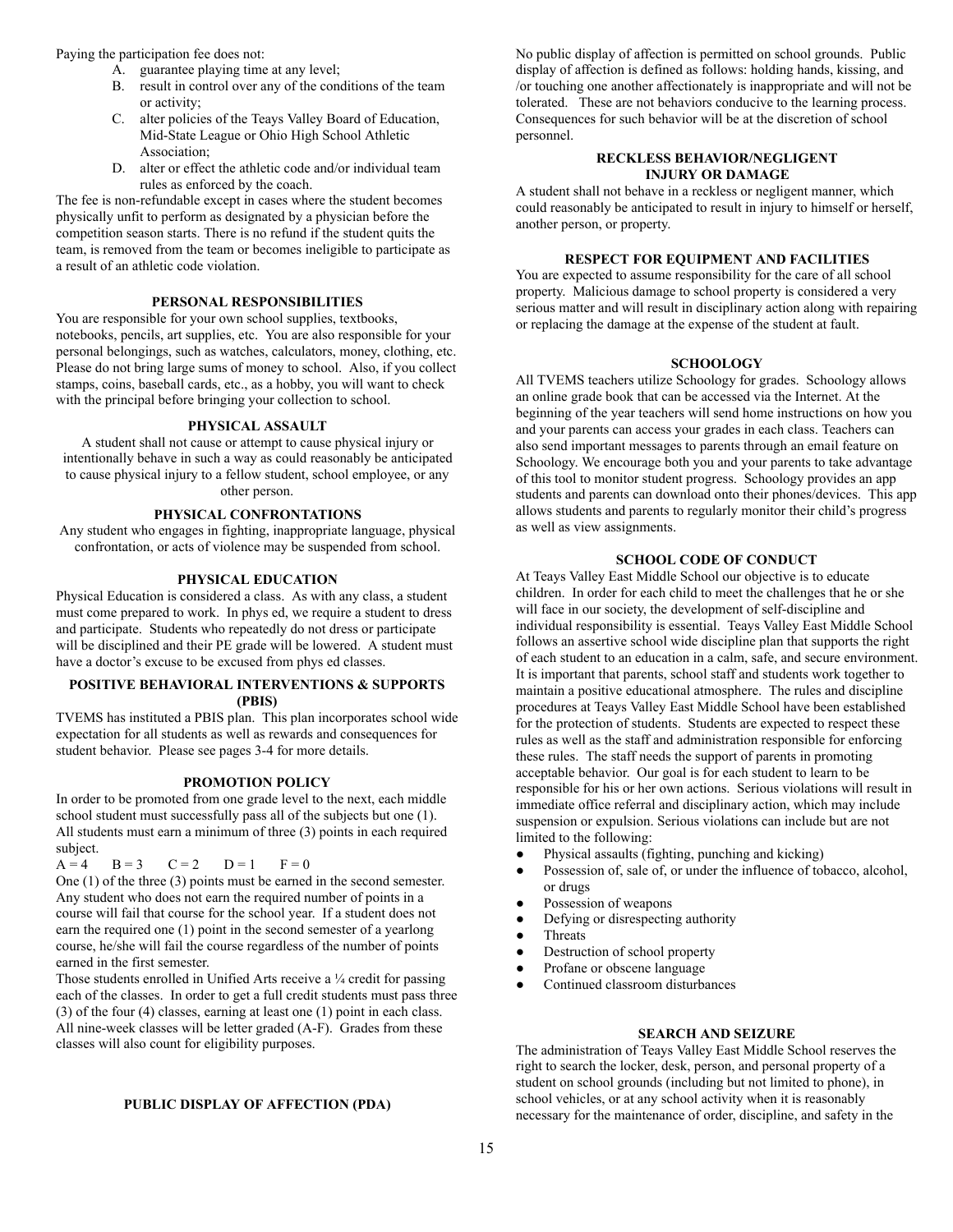supervision and education of students. At the beginning of the school year, students will be informed that their lockers, desk, persons, and personal belongings: included but not limited to purse, athletic bags, book bags, and articles of clothing in the locker are subject to search for items prohibited by Code of Conduct or Dress and Grooming Code, contraband, harmful, or dangerous substances.

# **SELLING OR BUYING**

Selling or buying without principal approval is prohibited. Authorized items for selling and/or buying shall include but are not limited to lunch items sold in school cafeteria; school supply machines provided by the office; approved fundraisers; activity concessions.

## **SEXUAL HARASSMENT**

Students who engage in sexual harassment on school premises or off school premises at a school-sponsored activity will be subject to appropriate discipline including suspension. Students may not harass teachers or other school employees while off school premises. Sexual harassment is an activity of a sexual nature that is unwanted or unwelcome including, but not limited to, unwanted touching, patting, verbal comments of a sexual nature, sexual name calling, pressure to engage in sexual activity, repeated propositions, and unwanted body contact.

#### **SIGNS/ADVERTISING**

All signs that are to be placed on the outside or inside of school property must be approved by the building administration.

#### **SPORTSMANSHIP**

Extracurricular activities are privileges as well as part of the total educational process and the same level of responsibility and behavior is expected at practices and competitions as is expected in the classroom. Should an individual student act in a manner detrimental to the school and student body at any extra/co-curricular activity, either as a contestant or a fan, he/she will have lost the right to attend contests and events involving other students and schools and may be subject to further disciplinary action. In addition, all Teays Valley East Middle School students are to sit on the home team side of the stadium or gymnasium. Students who leave the gymnasium and school building will NOT be permitted to re-enter.

# **STEALING**

We consider stealing a serious offense, and when necessary, such cases may be referred to the authorities and result in suspension. In no case should a purse or billfold with money or other valuables ever be left unattended. Identification should be on all articles. This applies to all P.E. clothing and shoes for all students.

### **STUDENT ELIGIBILITY POLICY**

**GRADES 7 AND 8:** You must be currently enrolled in school and have received passing grades in the immediately preceding grading period in 5 of the subjects in which enrolled. In order for a student to be eligible to participate in any school-sponsored extracurricular activity, he/she must meet the following standards of academic proficiency:

- 1. Student academic performance will be monitored and assessed on a 9 week basis corresponding with grade reports. Students must maintain a grade point average of 1.5. All rules and regulations governing the academic eligibility of athletes as dictated by the Ohio High School Athletic Association shall also apply.
- 2. Students must have a GPA at or above a 1.5 and no more than one (1) grade of "F" to be eligible to participate in extracurricular activities. Any student receiving two (2) grades of "F" will be ineligible regardless of GPA. An ineligible student will not be allowed to participate in any context or performance while under academic suspension, but he/she will be allowed to practice provided the student attends a

staff-monitored study table each day. (One (1) study table for one (1) practice.)

- 3. The period of ineligibility will begin on the fifth school day after the end of the interim/nine weeks and will continue until the fifth day after the next nine weeks period. Students are considered ineligible until notified by the administration. Academic ineligibility will carry over from one sport or activity to another during the transition from season to season. Student athletes will be able to participate in team try-outs without academic penalties. Immediately following the final "cuts", or if "cuts" are not made, following the submission of official eligibility sheets, academic requirements will be strictly enforced.
- 4. Participation in non-OHSAA sponsored teams during your school-team's season may result in losing your eligibility. Check with your Athletic Director.
- 5. This policy pertains to all student activities, which meet on a regular basis and are recognized by the Teays Valley Board of Education. These activities include all voluntary, ungraded, regularly scheduled events that occur before or after the normal school hours.
- 6. Students who are eligible under the Ohio High School Athletic Association rules at the conclusion of the school year are eligible to participate in the following interim period of the new academic year.
- 7. A student must attend a full day of school following an athletic contest that occurs during the week or that student will be unable to participate in the next event. Extenuating circumstances must be discussed with an administrator.

8. Each student will be granted **one** eligibility waiver to be used at any point during their Middle School career. To use the eligibility waiver, students must meet the following requirements:

- 1. Student must still be passing 5 credits (OHSAA Bylaw 4-4-1)
- 2. Waiver request must be signed by a parent, the athlete, and the coach and submitted to the Athletic Director before eligibility can be restored.
	- a. Any student who is permitted to participate on a waiver is responsible for attending study tables.
	- b. Any student who is permitted to participate on a waiver must forfeit any early dismissal or late arrival privileges.

# **STUDY HALL CONDUCT**

- 1. Study halls are a part of the educational day. They are for learning. Most students want quiet and order and need the time for study. Those who violate this study time are not showing proper respect for others.
- 2. It is the responsibility of each student to use his/her time in study hall wisely. Planning for the proper study hall use should be made before the student enters the room. If a student has absolutely no lesson to prepare, he/she should bring a library book or magazine.
- 3. Each student will have an assigned seat, and attendance will be taken at the beginning of the period.
- 4. No student will leave the room until attendance is completed.
- 5. Students are not to leave seats without permission of the teacher in charge.
- 6. **NO TALKING** . Study halls are to be **quiet** .
- 7. Students may not go to see another teacher without a pass from that teacher.
- 8. Only one (1) student at a time will be given permission to leave the room. One exception – Emergency.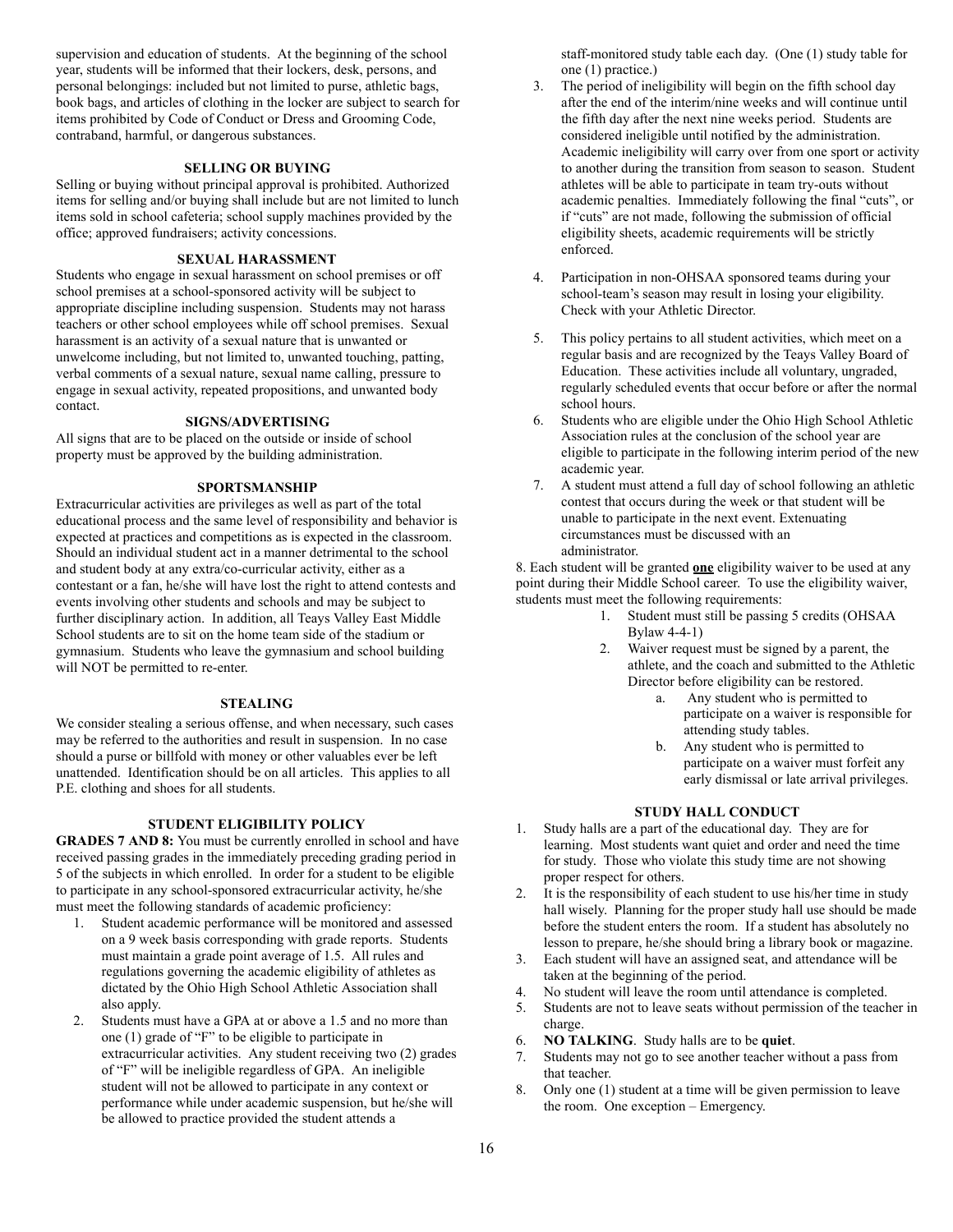- 9. Students may not have radios, playing cards, CD's/CD players, MP3 Players, Gameboys, PSP's, DS's, cell phones, trading cards, etc.
- 10. Only a percentage of students will be permitted to sign out for the library each day.

Failure to comply with these rules will result in the following:

- Warning
- Student will be moved
- Student will be asked to stand without leaning.
- Study hall monitor will contact parents
- After parental contact an office referral will be written.

# **TECHNOLOGY, IMPROPER USE OF**

Violations of the "Acceptable Use Policy" are defined as improper use of computer technology, which includes equipment, and its use. The school has the right to review material stored in files to which all users have access, and will edit or remove material, which is considered unlawful, abusive, or otherwise objectionable. The school has the right to revoke a student's privilege to use the Internet and electronic mail (e-mail) for abusive conduct by the student. Such conduct includes, but is not limited to, sending, receiving, or storing illegal, obscene, abusive, or otherwise objectionable programs, text, graphics, video, or audio files on the school network system. Students should not share or let any other student use their assigned password.

#### **TELEPHONE**

Student use of the school phone is allowed only after approval by the secretary or principal and will be kept to a minimum. The school reserves the right to refuse the use of its telephone for unnecessary calls. Students may not use their cell phone during school hours. Please see section under cell phones on page 8 for more information.

#### **TEXTBOOKS**

All textbooks are owned by the school district. If a book is lost or damaged, the student is required to pay for the loss or damage. All textbooks are issued by the subject teacher; the number and condition of the book are recorded. The student is responsible for the book issued to him/her. A teacher may request that textbooks be covered with book covers to protect the book.

#### **THREAT/COERCION**

A student shall not by threat or violence, force, intimidation, or fear attempt to influence the behavior or attitude of a fellow student, school employee, or any other person

#### **TOBACCO/FIRE DEVICES**

Possession of tobacco, in any form and smoking are prohibited while on school property. Lighters and matches are also prohibited. This includes riding the school bus and after-school activities that are school-directed functions. The following procedures are adopted for those students who violate this policy:

- A. First Offense: notify parent, completion of a tobacco education program and 3 day in school restriction assignment
- B. Second Offense: notify parent, 5 day in school restriction assignment, law enforcement may be contacted

 C. Third Offense: notify parent, student may serve an out of school suspension with a recommendation for expulsion.

Students involved in extracurricular activities and found to be in violation of this policy will also be subject to penalties relating to extracurricular activities and policy. Students violating the

extracurricular policies will also be subject to penalties within the scope of this policy.

#### **TORNADO DRILLS**

Severe weather drills are held from time to time. You should remember that these drills are a necessary precaution and you must listen to your teacher's directions. Although it is hoped that we never experience a real tornado, a prepared student body will fare much better if a tornado is actually experienced. During these drills: No talking, no pushing and walk at a natural pace which will get you to a safe spot in the building. Your safety and health are dependent upon your following the rules of tornado safety.

#### **TRANSPORTATION**

Riding the school bus is a privilege. Improper conduct on the buses will result in the privilege being denied. Bus students are to go immediately to buses as soon as they are dismissed from school in the afternoon. Only regularly scheduled bus students are to ride the school bus.

- **● Any student not riding the bus for 6 or more consecutive days will need to contact the transportation department at 983-5000 ext. 10100 to re-establish their busing.**
- **<u>Students will be permitted only one AM and PM location</u> for pick up and drop off. Families with shared parenting needing more than one location will need to provide court documentation to the office.**
- **● There will be no bus passes for students to ride a bus other than their assigned bus.**

#### **VACATIONS**

Vacations are defined as an extended absence from school with the immediate family. Students will not be excused to vacation with a friend's family. Excused vacations will be restricted to a maximum total five (5) days in a school year. If a vacation is planned during the school year, students must have permission to be out of school no later than 24 hours prior to leaving (when the absence exceeds one (1) day) if their absence is to be excused. These absences will be counted as a part of the allowable 5 absences which are excused without medical documentation. (Attendance Policy, P.6)

Vacation request forms must be obtained in the office. These forms must be completed and returned to the office at least 24 hours prior to the scheduled vacation. Current attendance and progress in the student's classes will be taken into consideration when considering approval of absences being excused for vacation.

# **VENDING MACHINES**

Vending machines are not to be used during school hours.

#### **VISITORS**

Adult Visitors – All adult visitors must first report to the principal's office when visiting school. Please inform your parents of this rule. Student Visitors – We do not permit visitation of other students during school hours. The reason is that there are too many things that can happen over which we have no control, such as injury to the visiting student, the student becoming ill while at school, and added teacher responsibility for the student when he/she is brought to class. With these thoughts in mind, we are asking that you not bring your friends to school.

#### **WEAPONS**

Students in the TVSD cannot possess, handle, or transmit to school any weapon as defined in the Board Policy. Weapons of such type are not permitted on the school grounds, at any school activity, or in a vehicle belonging to the Teays Valley School District. This policy includes any